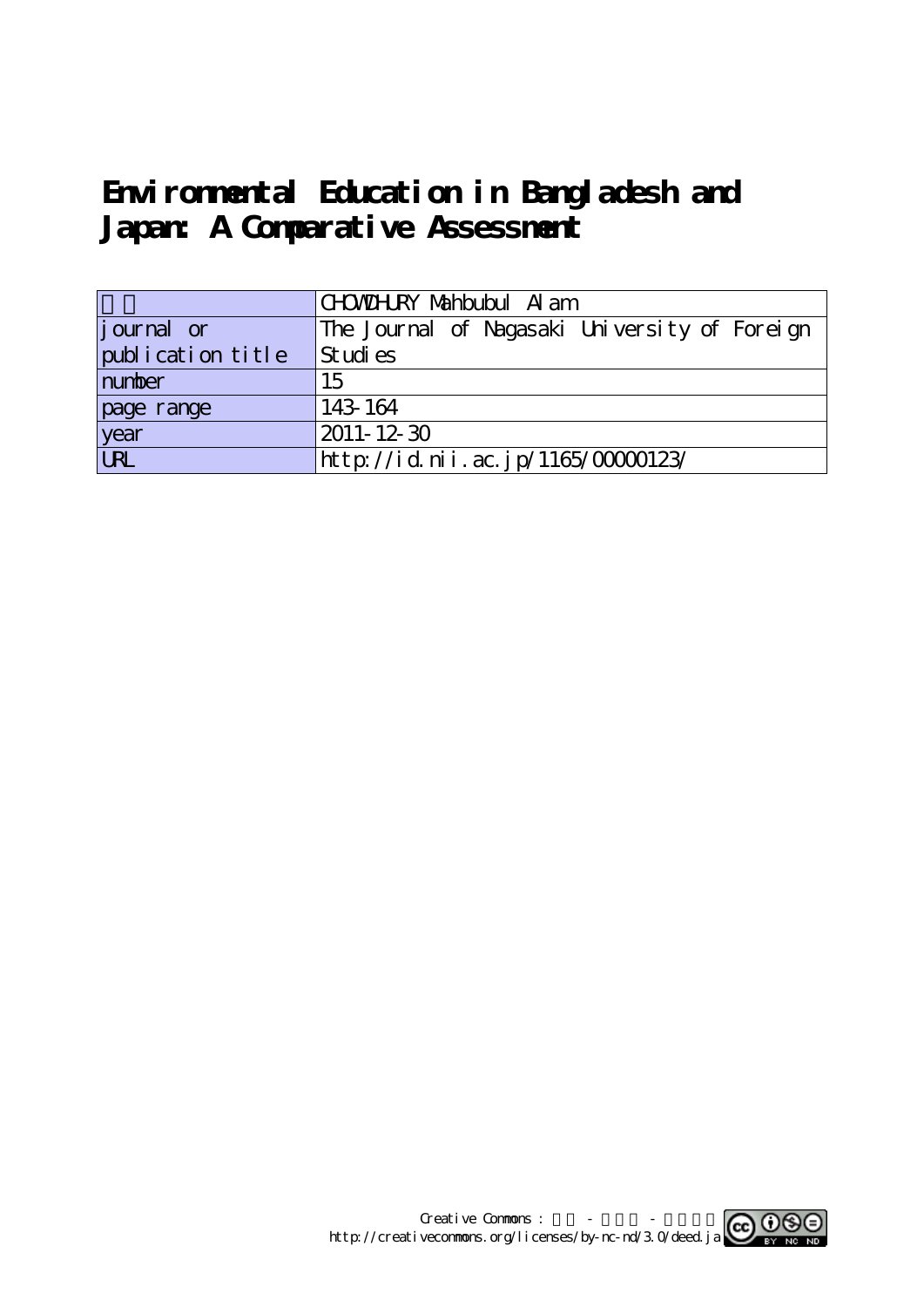# **Environmental Education in Bangladesh and Japan: A Comparative Assessment**\*

CHOWDHURY Mahbubul Alam\*\*

# **Abstract**

 バングラデシュにおける環境教育は、初等教育から高等教育まで特にフォーマル学校や神学校 (Madrasa)にて行っている。しかし、バングラデシュの環境悪化の問題が完全に政府主導となって いることは深刻である。バングラデシュの環境を保護するために、広範な大衆運動を始める必要があ る。環境教育にも沢山問題がある。近年、環境マネジメントに対する政府は環境問題に気づいている ことと廃棄修理に力を入れている。本稿では、バングラデシュの環境教育状況、主要な問題(特にカ リキュラム)を取り上げ、日本の環境教育とくに初等教育レベルの比較的分析し、日本の環境教育の 経験を導入より、バングラデシュの環境教育の問題を解決する試みである。

#### **1. Introduction**

The United Nations Conference on Human Environment held in Stockholm in 1972 allowed the world's communities to recognize the importance of environmental education, preservation of environment, as well as balanced development. Since then, environmental education has significant agendas on both local and international communities. In additions, the World Summit in 2002, the United Nations designated the period 2005 to 2014 as the decade of "Education for Sustainable Development" in Johannesburg, South Africa. To achieve sustainable development, it is necessary to change people's ecological, economic and social perceptions. The challenge that countries around the world therefore face is to integrate the concept of sustainable development in their education processes.

However, Environmental education (EE) provides the necessary knowledge, awareness, values and skills needed by citizens, as well as decision makers to understand the complexities of the environment. Bangladesh is one of the world's least developed country (LDC) and it has expressed at the development planning level has undertaken a number of measures to control hazards of development activities, and ensure a healthy environment of the country. This paper is intended to explore the EE which is one of the tools that help to achieve environment problems and sustainable development. Through the process of EE, individuals obtain an understanding of the concepts of and knowledge about the environment.

The main purpose of the study is to find out the EE problems of Bangladesh and their solution through the adoption of Japanese experience of EE. For this reason, it is necessary to understand the environmental problem of both countries. But considering constraints, like distance between Japan and Bangladesh, linguistic differences, resources and time, it was (is) decided to undertake the study mainly on the empirical studies conducted in research papers, surveys of research and government documents, and interviews with primary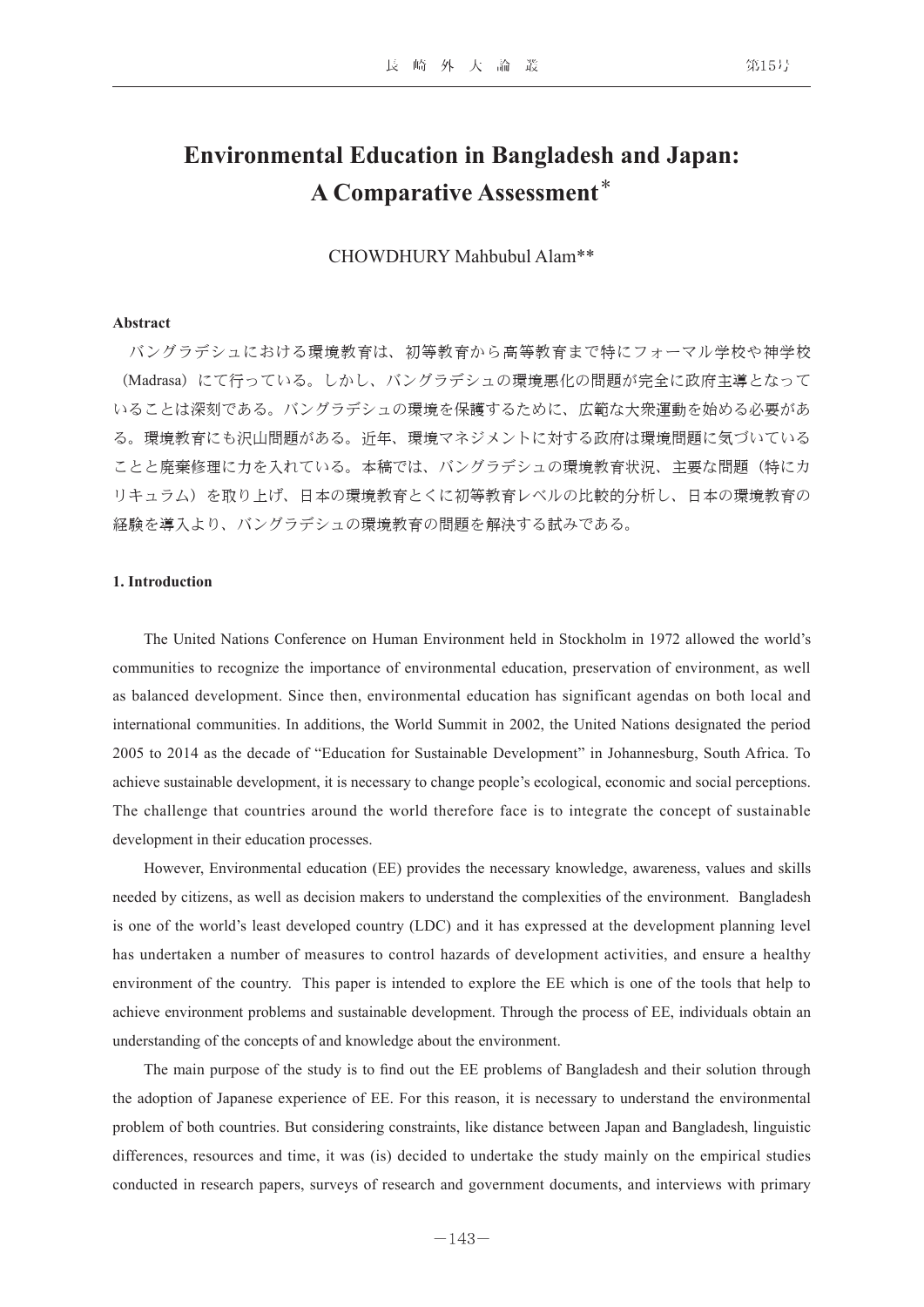school students in both countries. In addition some international organizations including the World Bank (WB), Asian Development Bank (ADB), United Nations Development Program (UNDP), United Nations World Conference on Education (UNWCE), United Nations Children Education Fund (UNICEF) of analyzing data. Section two, attempts a brief recapitulation of education system and EE in Japan, section three provides educational system and EE in Bangladesh, section four discusses the lessons learned from the comparison, and I end with my conclusion in the finally section.

#### **2. A Brief Recapitulation of Educational System and EE in Japan**

Japan has one of the world's best-educated populations, with 100 percent enrollment in compulsory grades and zero illiteracy. The government abolished the prefectural schools, country schools (gogakko), terakoya and private schools (shijuku) with the enforcement of the modern educational system started in 1872 modeled after the French school system which began in April. The government had promulgated of the Education Ordinance in 1872. Within a few years after the promulgation of the Education Ordinance, more than 23,000 elementary schools were established. However, achieving an increase in the enrollment was not an easy task for a number of reasons, these are, the costs of establishing and maintaining the school as well as running costs were borne by the beneficiaries; school attendance meant the loss of that child to the family labor force; and the contents of elementary school education were far removed from the reality of working people's daily lives. The achievement of enrollment rate for compulsory education was no higher than 28.1 percent in 1873. Under these circumstances, the Ministry of Education implemented scholarship as something to be achieved by completing one stage at a time, so they put a lot of emphasis on elementary schools, since these constituted the first stage. And in order to explain to local people the significance and the necessity of getting children to attend school, easily understandable interpretations of the content of the Education Ordinance were added when it was promulgated at local government level. Vis-à-vis, various efforts were made by the government and the people working together to increase enrollment and attendance, and as a result, the figure of 90 percent enrollment rate for the whole country was reached by 1902, and by the end of the Meiji era, virtually all children of school age were attending elementary school. Furthermore, it had risen to the high figure of 98.2 percent in 1912. Subsequently, this figure did not show any great change, and by the time of the first large-scale postwar education survey in 1952 had reached the figure of 99.7 percent (JICA [2004] p.115).

The Japanese educational system was reformed by the Japanese government after World War II. The current system was established in 1947. The duration of old 6-5-3-3 system was changed to a 6-3-3-4 system (six years elementary school, three years junior high school, three years senior high school and four years university) (**Figure 1**). The compulsory education (*Gimukyoiku*) for all children provides free tuition fees and books, upto nine years, six years in elementary school (*shougakkou*) and three year in junior high school (*chuugakkou*). The educational system in Japan is run by the government on three different levels: national, prefectural, and municipal. The national level is composed of the Ministry of Education, Science and Culture (MEXT: *Monbukagakusho* ). It is responsible for funding, curricula, textbooks, and deciding the standards of the schools. The Courses of Study by the Ministry of Education presents the national standards for classes, including the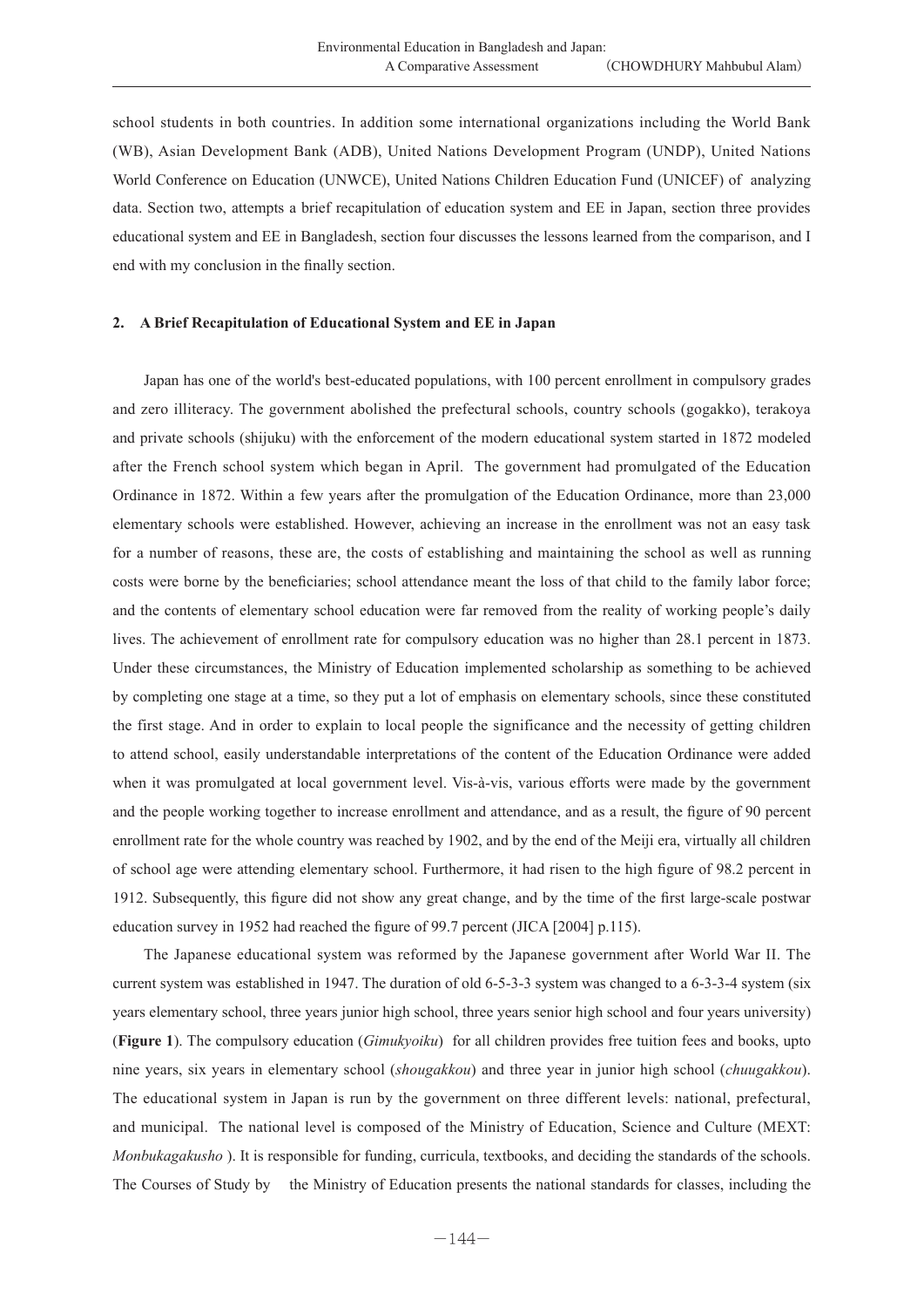objectives and contents for each subject. There are 47 prefectures made up of 5 member boards chosen by the governor. These boards have control over the public schools under their supervision, hiring teachers and licensing schools. The municipal level operates the schools, helping the prefectures with hiring and firing of teachers and also deciding on textbooks for the school. All of the funding to run the schools in Japan comes from the government, making public education free to all children (MEXT Website). The compulsory education system has been controlled by MEXT. MEXT supervises all aspects of education from pre-school (kindergarten) through upper secondary school and tertiary education in both the public and private sectors (**table 1**). At the regional level, each prefecture or major urban district has its own board of education. Historically, MEXT has renewed the national curriculum standards regularly at a pace of about once in every ten years. The National Curriculum Standards were first prescribed in 1947.



**Figure 1: Organization Education System in Japan**

Source: Ministry of Education Japan, http://www.mext.go.jp/

#### **Table 1. Student Enrollment from Kindergarten to Junior College in 2009 in Japan**

| Management  |                 | Kinder-   | Elementary | Junior    | High      | Junior  | Others* | Total      |
|-------------|-----------------|-----------|------------|-----------|-----------|---------|---------|------------|
|             |                 | garten    |            | High      | School    | College |         |            |
| Public      | Institutions    | 49        | 74         | 75        | 16        |         | 104     | 417        |
|             | <b>Students</b> | 6,315     | 45.507     | 32,460    | 8,815     |         | 58,375  | 773,954    |
| Local Govt. | Institutions    | 5.206     | 21.974     | 10.044    | 3846      | 26      | 1002    | 42404      |
|             | Students        | 306,015   | 6,939,922  | 3,308,105 | 2,340,653 | 9,973   | 128,822 | 13,198,189 |
| Private     | Institutions    | 8.261     | 210        | 745       | 1321      | 378     | 30      | 16,196     |
|             | <b>Students</b> | 1,318,006 | 78,177     | 259,758   | 997,843   | 151,000 | 9768    | 5,633,138  |

Note \* others (including Diploma High School, Special School) Source: Ministry of Education Japan, http://www.mext.go.jp/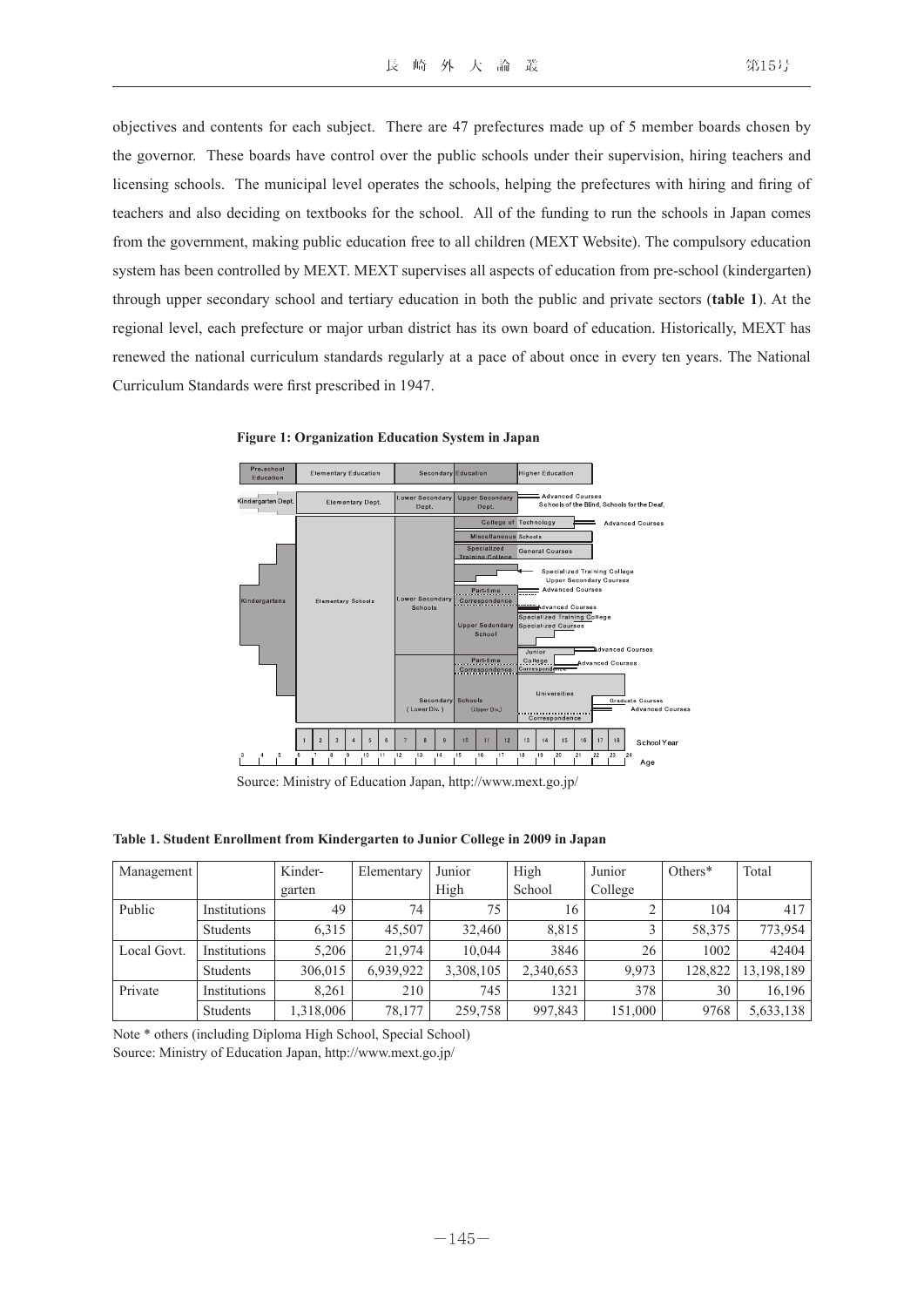Recently, MEXT proclaimed seventh National Curriculum Standards Reform<sup>1)</sup> after Second World War. The following points related to the curriculum reform were included in the advice (UNESCO statistical yearbook, 1999).

- ・*Emphasis on intermixed educational curriculums for study majors*
- ・*Emphasis on skills for taking advantage of knowledge and information and a movement from teaching knowledge to children to teaching how to learn.*
- ・*Emphasis on lessening the study content and decreasing the number of class hours, and increasing the optional course opportunities, children's free activities, self-learning, and self awareness.*
- ・*Taking more advantage of active education methods with more emphasis on critical thinking development, problem-solving skills, memory role reduction, and increase in project-based learning.*
- ・*Paying more attention to the students' individual needs, differences, and abilities in schools.*
- ・*Using the capabilities of the World Wide Web in the teaching-learning process and long-distance trainings based on this network.*
- ・*Providing security for the students on the World Wide Web.*
- ・*Training professional teachers that fit the modern information and communication technology transformations.*
- ・Paying more attention to students' moral development, life skills, social responsibility, and human relationship skills.

This report with the set axis was placed as the basis for the education curriculum modifications of the ministry of education. The courses of study in order to establish a same level of education nationwide and guarantee equal opportunity for learning in school. In this Curriculum Standards Reform MEXT introduced New Courses of Study, like "Period of Integrated Study" which has been implemented in elementary, junior and high schools from 2002. The integrated study period have 105 to 110 hours every year (average three hours a week) in primary school. It has also emphasis on environment content that is positioned in each subject such as social studies and science.

In addition MEXT has implemented a number of reforms for compulsory education, "Action Plan for Improving Academic Ability", a specific response to the perceived decline of the academic (ability in math, science, and literacy) in comparison to other industrialized nations. To solve these problems MEXT implied "*Gakushu Shido Yoryo*" (Courses of Study) essentially a handbook for education that provides specific guidance to schools. These guidance made on based of previous decade of experience with "*yutori kyoiku*" (relaxed education), and significant data has been collected since the implementation of standardized testing in 2007. The main purpose was to reduce education stress and to introduce relaxed classes called rest periods, implemented in April 2011 represents a significant modification of the 2002 reforms. (Robert Fish, Website).

#### **2.1. Primary Education**

The Japanese, education has important goals for acquisition of academic knowledge, intellectual growth, or vocational skills. As mentioned before, MEXT defines the elementary school curricula and makes it uniform throughout the country, thus all students in same grade are studying the same subjects and contexts (**table 2**).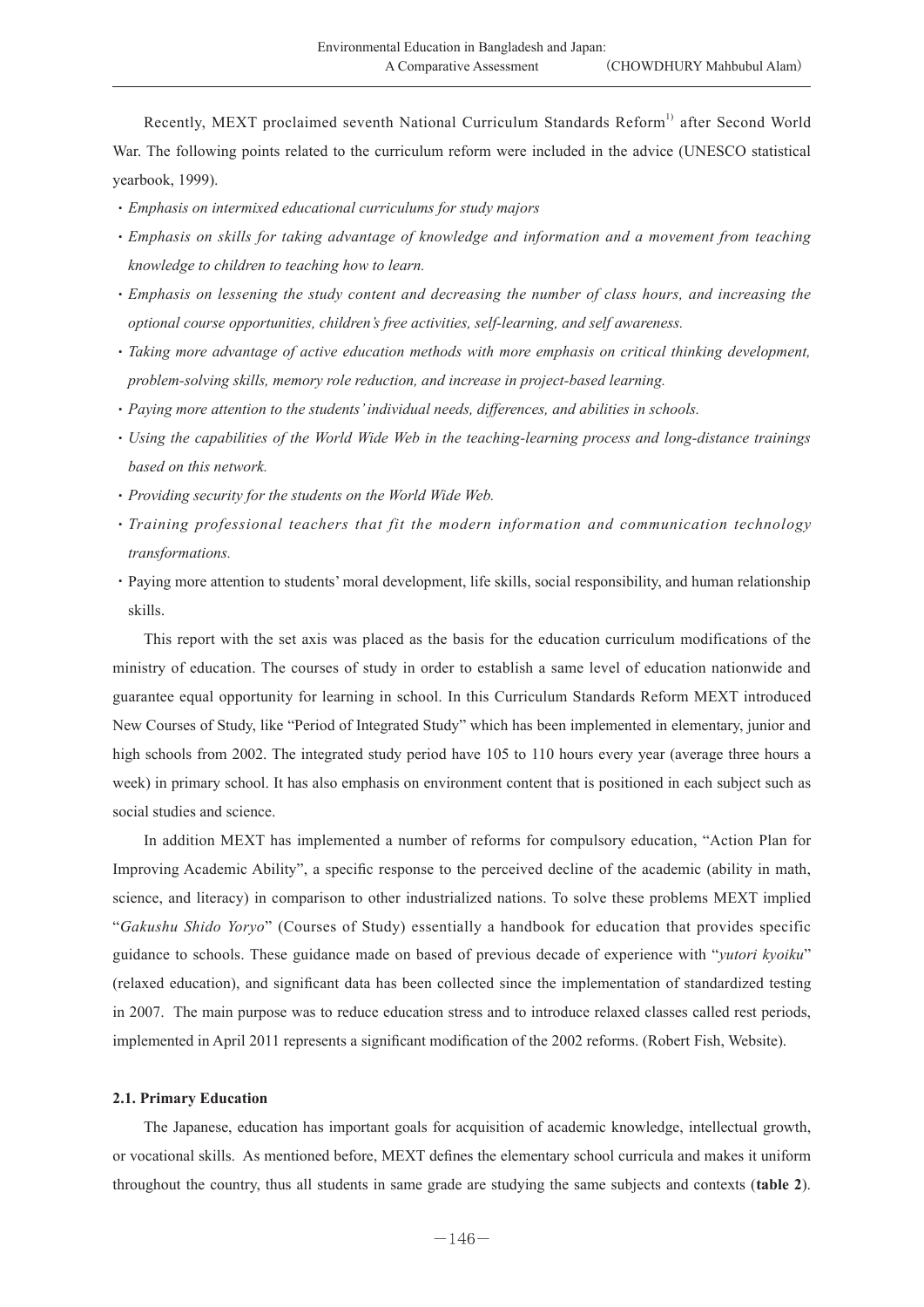The following subjects are included in the national curriculum: Japanese language, social studies, arithmetic, science, life environmental studies, music, arts and craft, physical education and homemaking studies. In addition, there is an hour a week of moral education as well as extracurricular activities. The most important part of the curriculum, on the elementary level, is reading and writing Special education schools (schools for the deaf, schools for the blind, schools for the other disabled) provide physically or mentally disabled children with thorough and meticulous education, taking into consideration the type and degree of each child's disability. ( **http://www.asianinfo.org**).

The size of elementary classes are thirty-one students per class on average, but higher numbers are permitted. Students are usually organized into small work groups, which have both academic and disciplinary functions. Discipline also maintained, and a sense of responsibility encouraged, by the use of student monitors, having the students assume responsibility for the physical appearance of their classroom and school. Except for the lower grades of elementary school, it is usual to average 6 hours of school a day on weekdays, one of the longest school days in the world. Even after school lets out, the children have drills and other homework to keep them busy. Vacations are 6 weeks in the summer and about 2 weeks each for winter and spring breaks. There is often homework over these vacations. Teachers are generally responsible for all subjects, and classes remain in one room for most activities. Teachers are well prepared for classes. Most teachers are women, and most principals and head teachers are men. Teacher students ratio is 1:18.5 in elementary school.

| Grade | A   | B                        | C   | D                        | E                        | F  | G  | H                        |    |                          | K  | L  | Total |
|-------|-----|--------------------------|-----|--------------------------|--------------------------|----|----|--------------------------|----|--------------------------|----|----|-------|
| 1st   | 272 | $\overline{\phantom{a}}$ | 114 | $\overline{\phantom{a}}$ | 102                      | 68 | 68 | $\overline{\phantom{a}}$ | 90 | $\overline{\phantom{0}}$ | 34 | 34 | 782   |
| 2nd   | 280 | $\overline{\phantom{a}}$ | 155 | -                        | 102                      | 70 | 70 | -                        | 90 | $\overline{\phantom{0}}$ | 35 | 35 | 840   |
| 3rd   | 235 | 85                       | 150 | 70                       | $\overline{\phantom{a}}$ | 60 | 60 | -                        | 90 | 105                      | 35 | 35 | 910   |
| 4th   | 235 | 85                       | 150 | 90                       | $\overline{\phantom{a}}$ | 60 | 60 | -                        | 90 | 105                      | 35 | 35 | 945   |
| 5th   | 180 | 90                       | 150 | 95                       | $\overline{\phantom{a}}$ | 50 | 50 | 60                       | 90 | 110                      | 35 | 35 | 945   |
| 6th   | 175 | 100                      | 150 | 95                       | -                        | 50 | 50 | 55                       | 90 | 110                      | 35 | 35 | 945   |

**Table 2. Standard number of yearly school hours in primary schools in Japan**

Note: Numbers of lessons for one school year :one lesson unit is 45 minutes., A Japanese Language (Kokugo),

B. Social Studies (Shakai), C. Math (Sansuu), D Science (Rika), E Life Activities (Seikatsu),

F. Music (Ongaku), G. Art (Zugakousaku), H. Home Economics (Katei) , I.Physical Education (Tai-iku),

J. General Studies (Sougou), K. Moral Education (Doutoku), L.Special Activities (Tokubetsu Katsudou)

Source: Ministry of Education Japan, http://www.mext.go.jp/

#### **2.2. Environmental Education**

The elementary education in Japan provides all children with a high quality, well-balanced basic education in the EE, science, music, and art through nine years of compulsory schooling. The structure of teaching subjects in elementary school has been almost the same from first grade. "Life environment studies" is a new subject introduced first in the present standards by combining social studies and science, which are taught in first and second grades. EE adopts an integrated approach to the environment, both natural and human-made, and promotes a holistic, dynamic and interactive view of its biological, physical, social, economic, technological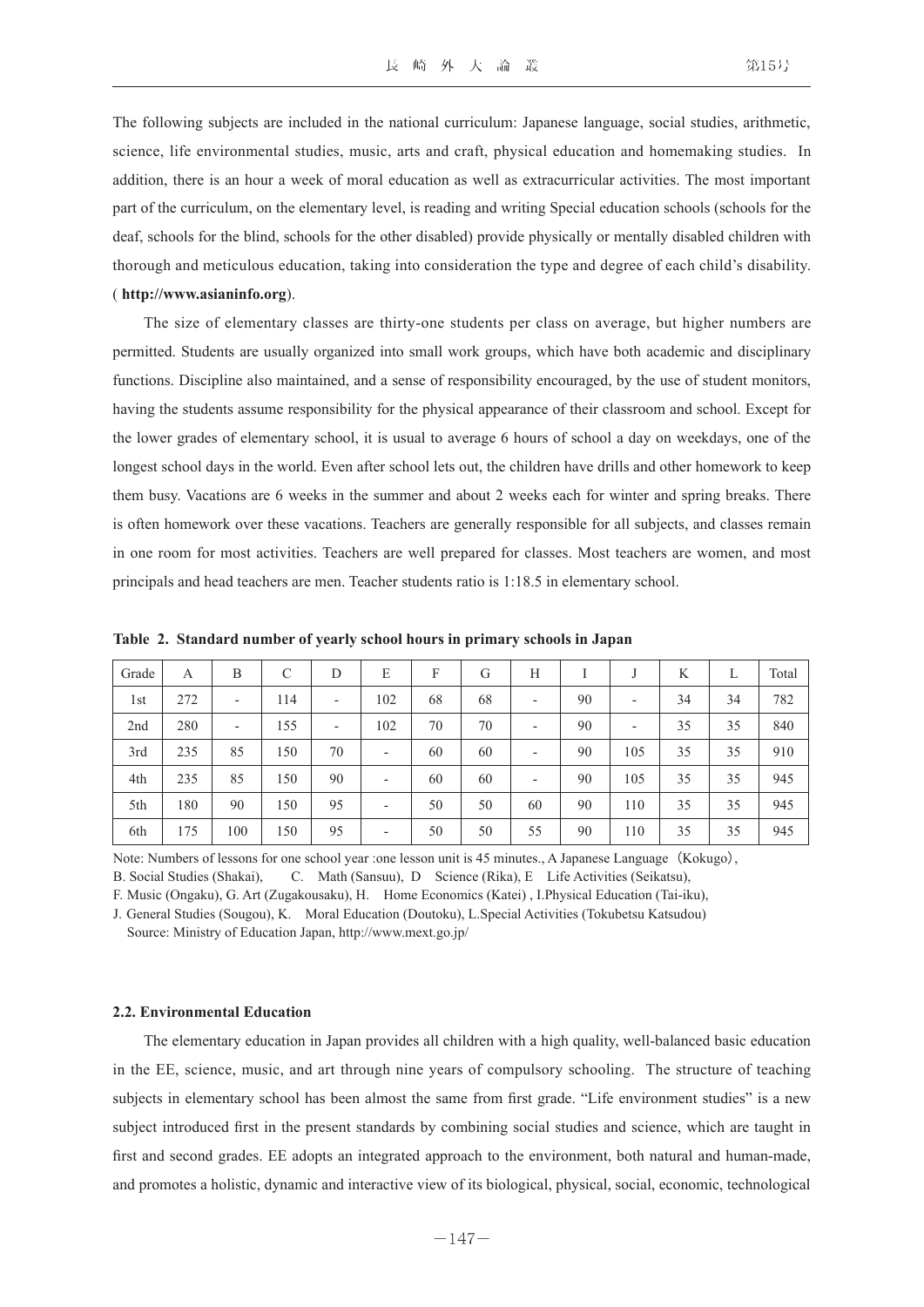and cultural components. EE at the school level should orient and develop students' perceptions and values as well as encourage their active participation toward environmental protection and conservation.

MEXT recent efforts reflect its intentions to integrate environmental awareness programs into all sectors of education. It aims to introduce students to local issues within their community by taking them out of the classroom i.e., fieldwork, meet with local NGOs.

## **3. Educational System and EE in Bangladesh**

The education system of Bangladesh may be broadly divided into three stages the Primary, Secondary and Tertiary. Primary education is imparted in primary school, secondary education in high school and intermediate colleges, and tertiary<sup>2)</sup> education in bachelor degree colleges and universities. The duration of education system in Bangladesh is 5-5-2-4 system, which means five years of elementary, five years of secondary, two years of higher secondary and four years of tertiary. There are about 2,500 Kindergartens, 80,397 primary schools, 18,500 secondary schools, 10 cadet colleges, 3,150 general colleges and 26 public and 56 private universities. There are 115 institutions offering technical and vocational education of different types and at different levels. The number of government medical colleges is 13 and that of private medical colleges is five. In addition, there are 24 Homeopathic and 68 teacher training institutions of different categories. The education system has been controlled by 'board of education'3) under the Ministry of Education (MOE). School textbooks are published by the ministry of education trough Text Book Board of Dhaka department. The entire country follows the same curriculum. Ability to read and write is a great asset in Bangladesh and possesses a multiplier effect, in that, it helps in better understanding of life, environment problems, efficient use of modern methods of cultivation, effective family planning, and growth of children. In 1971, independent Bangladesh inherited an outdated education system developed by previous rulers to suit their own socio-economic and political needs. Bangladesh have formed eight education commissions<sup>4</sup>) since 1971. Recently, the new education policy 2010 has declared which are as follows: (MOE Website);

 *to extended the level of primary education from class V to class VIII and free education; secondary education from class IX up to class XII; at the end of class X, a terminal examination will be held at upazila, (sub-districts, or subdivisions found in some Western countries. Sub-districts which called Thana or Upazila) municipality and thana level; all students would be able to study their respective religions as well as moral education. Religion will be studied at the ebtedayee (part of Islamic religious education) level in madrasah (Islamic religious education) along with compulsory subjects like Bangla,* 

#### *English, moral education.*

The major targets formulated into concern to development program laid emphasis on the eradication of illiteracy<sup>5)</sup>, introduction of universal primary education and informal education for drop-outs and environment education. As a result the primary education has recorded impressive progress in expanding basic and elementary education.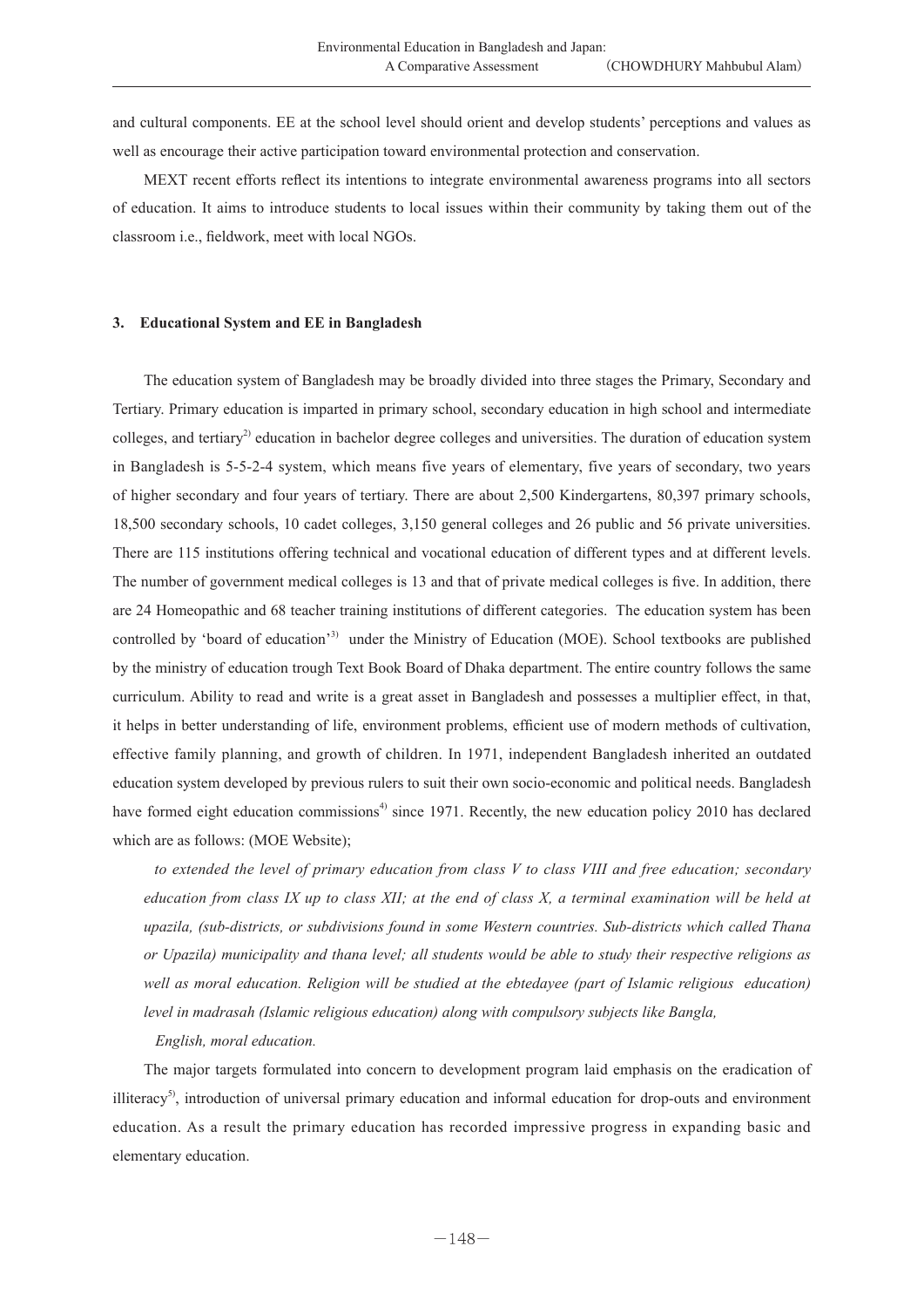#### **3.1. Primary Education**

Bangladesh has one of the largest primary education systems in the world with an estimated 16.4 million primary school aged children (6 to10 years). There are 365,925 primary school teachers (approximately 53 percent of teachers and 23 percent of head teachers are women), working in more than eighty thousand schools (**table 3**) (with ten different types of schools, including *Madrasahs*) 6). Basic education in Bangladesh is delivered through two systems; the formal system and the non-formal system. The existing Strategic Framework of Basic Education in Bangladesh has consummated adequately government policies for attaining maximum benefit out of public and private endeavors, both in the formal and informal systems. The formal system is the predominant one, while the non-formal system is complementary and supplementary to it. The Primary Education Compulsory Act passed in 1990 made primary education free and compulsory for all children up to Grade five<sup>7</sup>. For each grade an annual examination is held subject wise and each students has to pass in all the subjects to get promotion to the next higher grade. Each institution conducts examination as per prescribed course and syllabus. There is a public examination at the end of grade five under the board of education. The board of education issues school graduation certificates to successful students. In addition, there is a system of scholarship examination at the end of grade five. Each institution selects its best students to appear in this examination which is conducted by the *Upazilla*<sup>8)</sup> education officer. Merit scholarships are awarded by the government to successful students. Academic year begins in January and ends in December.

| Types of Institution                                        | Number of<br>schools | Number of<br>teachers | Number of<br>students |
|-------------------------------------------------------------|----------------------|-----------------------|-----------------------|
| Government primary schools (GPS)                            | 37,672               | 182,899               | 9,537,571             |
| Registered non-government primary schools (RNGPS)           | 20,083               | 76,875                | 3,472,799             |
| Experimental schools                                        | 54                   | 221                   | 10,346                |
| Community schools                                           | 3,263                | 8,772                 | 388,051               |
| Non-registered non-government primary schools               | 966                  | 2,460                 | 99,564                |
| Kindergarten                                                | 2,987                | 16,980                | 226,187               |
| NGO schools                                                 | 408                  | 763                   | 25,872                |
| Primary sections of secondary schools                       | 1,139                | 13,021                | 270,790               |
| Ebtedayee madrasahs                                         | 6,726                | 28,227                | 919,065               |
| Primary sections of dakhil, alim, fazil and kamil madrasahs | 8,920                | 35,707                | 1,051,360             |
| Total                                                       | 82,218               | 365,925               | 16,001,605            |

**Table 3: The primary education institutional setup in Bangladesh is complex, as a formal and a non-formal school in 2008.**

Source: GOB Directorate of Primary Education (2010) *Bangladesh Primary Education Annual Sector Performance Report 2009*, p.8. (http://www.dpe.gov.bd/)

# **3.1.1. Non-Formal Education**

Non-formal Education is an important subsector of the Education Sector in Bangladesh. Non-Formal Education is defined as : "That form of education which consists of mostly assortment of organized and semiorganized educational activities operating outside the regular structure and routines of formal system, aimed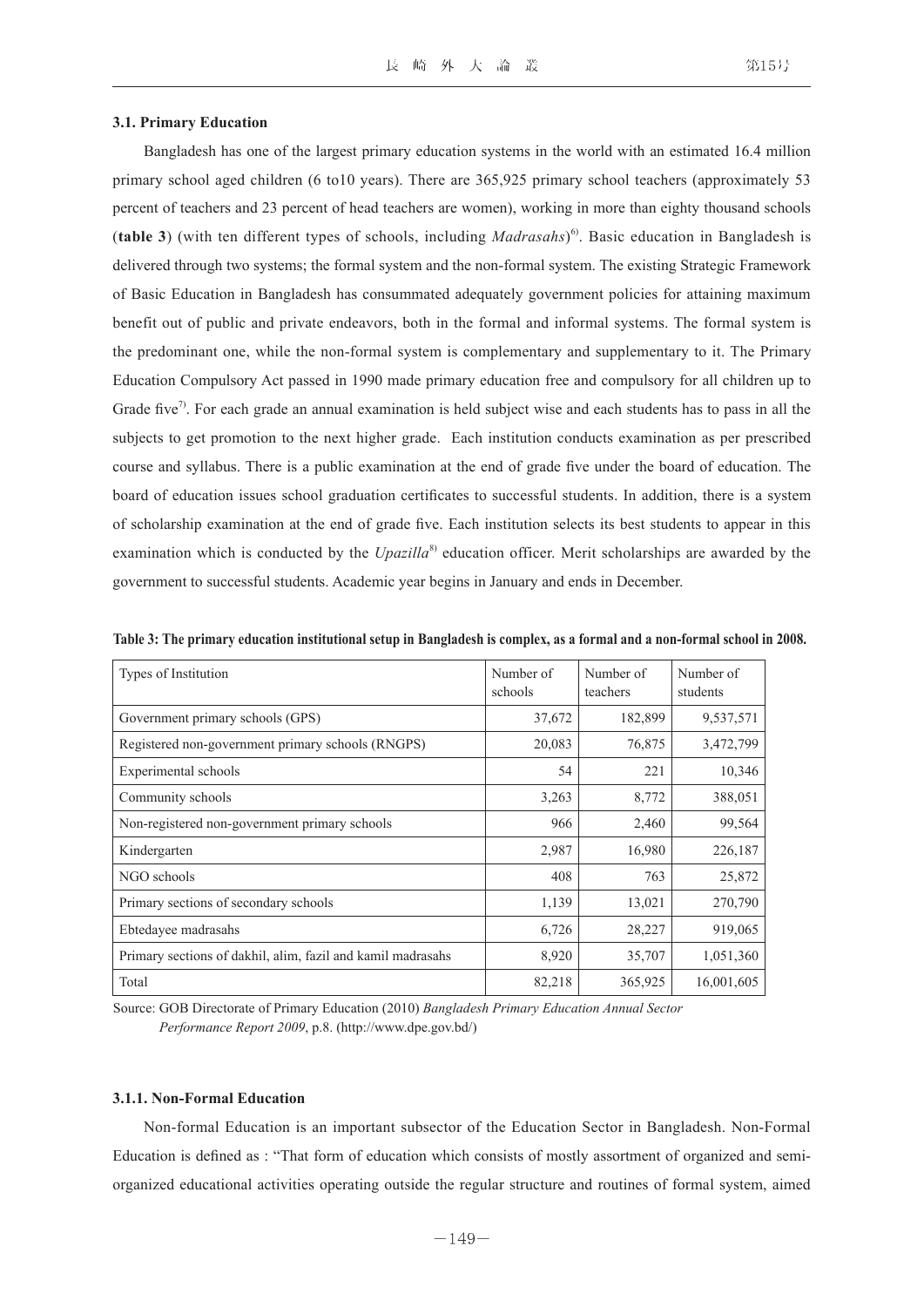at serving a great variety of learning needs of different sub-groups of population, both young and old". Nonformal Education consist of a series of projects under the direct control of Directorate of Non-formal Education. According to Primary and Mass Education Department, the Non-formal Education system caters to: "Those children who can not or do not get enrolled in primary schools, those who dropout from schools, the adolescents who relapse into illiteracy or those young and adult people who have never benefited from any schooling".(MOE Website).

# **3.1.2.** *Madrassah* **Education**

*Madrasah* education system is a formal one, in addition to the general education stream, and consists of a well established Islamic religion based education stream. It was officially introduced in 1882 following the Hunter Education Commission Report. There are also a number of institutions for special type of education, such as 239 *Sanskrit* and *Pali Tols*, 8231 *Ebtedayee<sup>9</sup> Madrasahs*, and 78,821 mosque based schools devoted to early years of religious teachings. One of the aims of education is to establish human, cultural and social values in every tier and sphere of individual and national life. Religious and moral education is one of the ways of achieving this aim. The followers of every religion of the country have the right to learn the main subjects of their respective religions, acquire knowledge about rituals and ceremonies of their respective religion.

#### **3.2. Environment Education (EE)**

The environmental education has largely been taught in the country since elementary school. However curriculum system is not enough in the education. Recently there has been a new discourse to include EE in all level education policy. The Bangladesh government has several policy statements advocating widespread environmental education, but there has never been a specific government policy for environmental education nor environmental professions in Bangladesh. The Fourth Five Year Plan for Bangladesh (1996) states that "Environmental Education would be imparted to the teachers and students at all levels of education and specific measures must be undertaken to ensure participation of women at every level of education." The national policy on education (1992) of Bangladesh states that protection of environment is a value which, along with certain other values, must form a integral part the curriculum all stages of education. Environmental studies has introduced in higher education after a couple of decades from the inception of environmental studies in primary level. Besides many governmental and non-governmental organizations, semiautonomous & autonomous institutions were playing different role in providing the environmental education. Government has also made different policies, rules & regulations for in building awareness of environmental education in rural and urban people through Ministry of Environment and Forest, Department of Environment, different other connected wings related to environmental issues . (Environmental Act 1992 & 1995)The Policy, contains the following specific statements on environmental education and public awareness:

- *Eradicate illiteracy and create widespread mass awareness regarding protection of the environment and utilization of all national resources in a sustainable and environmentally sound manner.*
- *Ensure inclusion and dissemination of environmental knowledge and information in the formal and nonformal systems of education and the media.*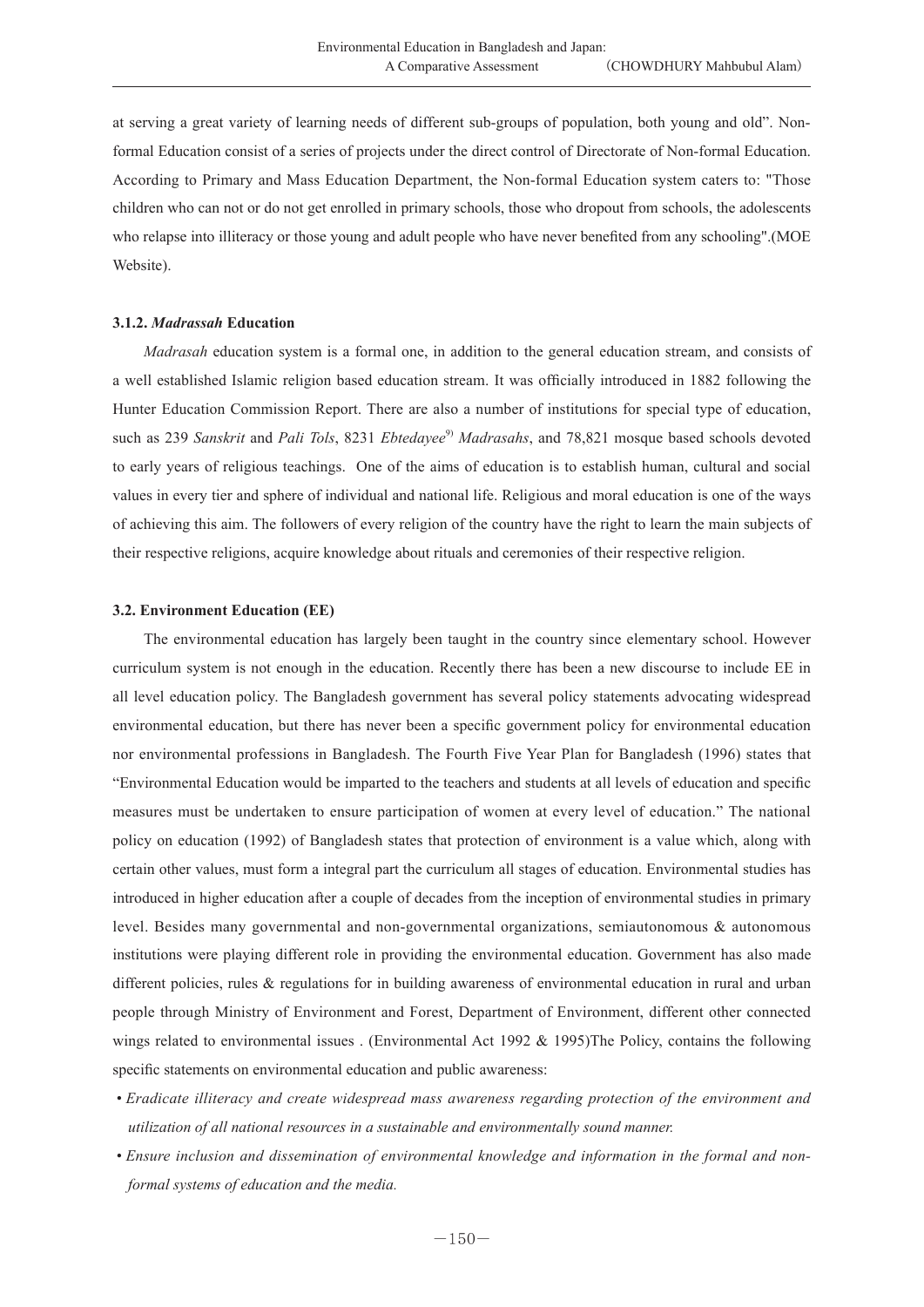- *Encourage spontaneous and active participation of people in all environmental activities. concerns and commence tackling them with the resources available, while also developing an effective, long term education and public awareness strategy. Employees including industrial and commercial workers.*
- *Encourage necessary research and evolve technology so as to ensure long term, sustainable and environmentally sound utilization of all resources.*
- *Ensure that environmental issues get due consideration in all research activities by research and development institutions.*

The aim of reform initiatives should target reducing illiteracy in a pragmatic way. Otherwise, the policy will remain as only prescribed documents like earlier ones, sounds rhetoric, rather implemented. What is lacking in current government policy are clear goals and strategies for environmental education.

In non-formal settings, various government organizations and  $NGO's<sup>10</sup>$  are involved in implementing EE in all the states of Bangladesh. One of strengths of Bangladesh's environmental movements is the vast network of NGOs. NGO's working in the EE field produce and apply their own educational material for their own projects without consultation, for the most part, with the Ministry of Education. In terms of formal education, the Ministry of Education has played an important role through its effort to develop a curriculum for EE and implementing various teaching and learning strategies to enhance awareness and internalize values on the importance of environmental protection in all schools. In line with the National Education Policy, 'Environmental Education across the Curriculum' has been introduced in both primary and secondary schools since 1998. EE is not taught as a single subject but is taught across the subject board and integrated in each subject from Mathematics to Religious Studies.

An integrated subject called Environmental Studies was been introduced into the primary and junior secondary syllabus in 1978. The syllabus of Environmental Studies for grade three (table 4), includes the causes and effects of degradation of the environment, the importance and methods of conservation, prevention of waste and pollution and conservation of water resources (Sharafuddin, 1990). The teaching subjects in primary level include Bangla (mother tongue), Mathematics, English for Today, Social Science, General Science, Religious Studies, has introduced in grade three. The main principles for framing the Environmental Studies syllabus for Primary School are know their immediate environment and develop a scientific attitude in solving their everyday problems; Study of separate subjects like biology, physics, chemistry, geography, geology, social studies, etc does not help young pupils understand the wholeness of the environment, so an integrated subject is very important; and Knowledge about proper use of environmental resources and of their conservation is essential for the maintenance of human life and civilization.( Md. Salequzzaman 2003: 70-82).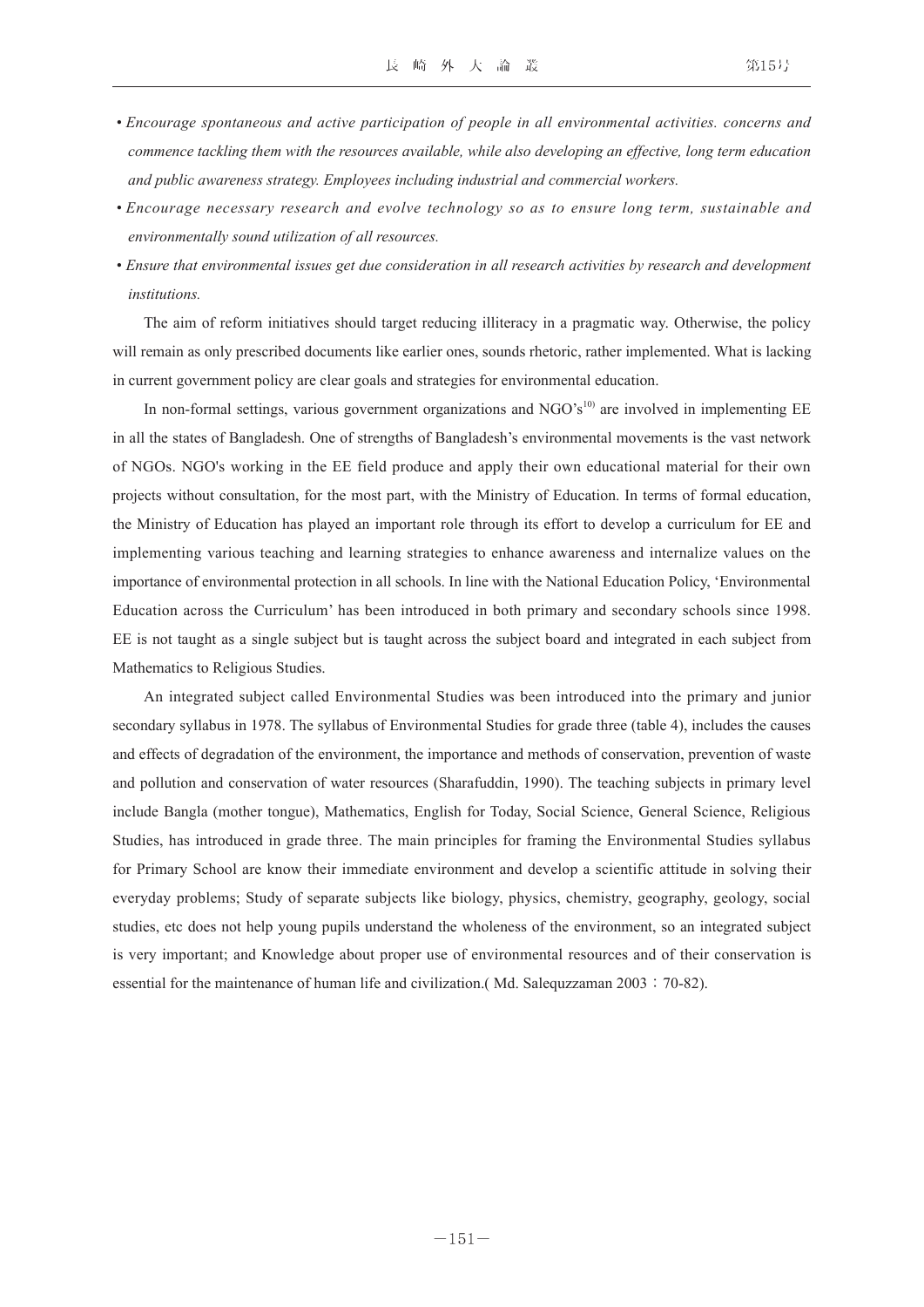| Grade            | <b>Book</b>                                   | Chapter                                                     | Subjects<br>Curricula                                                                                                                                                               |
|------------------|-----------------------------------------------|-------------------------------------------------------------|-------------------------------------------------------------------------------------------------------------------------------------------------------------------------------------|
| I                | No                                            | No.                                                         | Bangla, Mathematics, English for Today                                                                                                                                              |
| $\overline{\Pi}$ | N <sub>0</sub>                                | N <sub>0</sub>                                              | Bangla, Mathematics, English for Today                                                                                                                                              |
| Ш                | Introduction to<br>Environment<br>(Sociology) | Chapter 1: Our Environment:<br><b>Environment Pollution</b> | Bangla, Mathematics, English for Today, Social<br>Science, General Science, Islamic Studies,<br>Hindu Religious Studies, Buddhist Religious<br>Studies, Christian Religious Studies |
| IV               | Introduction to<br>Environment<br>(Sociology) | N/A                                                         | Bangla, Mathematics, English for Today, Social<br>Science, General Science, Islamic Studies,<br>Hindu Religious Studies, Buddhist Religious<br>Studies, Christian Religious Studies |
| V                | Introduction to<br>Environment<br>(Sociology) | Chapter 9: Environment<br>Preservation                      | Bangla, Mathematics, English for Today, Social<br>Science, General Science, Islamic Studies,<br>Hindu Religious Studies, Buddhist Religious<br>Studies, Christian Religious Studies |

#### **Table 4:Environment education in the formal curricula of primary School in Bangladesh**

Source: Tapas Ranjan Chakraborty and A Atiq Rahman "Education for Waste Management in Bangladesh"http://www.ceeindia.org/esf/download/paper16.pdf

# **3. 3. Recapitulate of Some Education Problems**

The primary education sector in Bangladesh has undergone huge changes since the 1990s. The reason for these changes is the government's commitment and extensive effort towards achieving Education for All (EFA), a declaration made at the World Conference on Education for All in March 1990 in Jomtien, Thailand. In the year 2000, United Nations declared eight Millennium Development Goals (MDGs) and education is one of them. As a result of these commitments, the access to primary education has increased steadily over the last two decades.

It has clarified various issues concerning education and EE in Bangladesh. Despite the government's initiatives to respond to the effects of EE, there is still a lack of coordination among the concerned bodies to adopt its policy and implementation of plans. High student-teacher ratios increasing over time due to surge in enrolment; over crowding of class rooms; and poor motivation of teachers burdened with many non-academic and non school responsibilities assigned to them encroaching upon their limited school hours are some of the recognized causes of poor quality of primary education in Bangladesh (BBS [2009]). However, there are many problems has been continuing in education vis-à-vis EE. Author emphasis the following basic problems should solves immediately.

# **3.3.1. Contact Hours**

Contact hours are an essential component of learning. Unfortunately, contact hours in Bangladesh average about half of the international standard. More than 90 percent schools are double shift, limited number of contact hours-daily school time of 120 minutes for grade one-two, and 240 minutes for grade three to five (**table 5**) . The annual contact time is fewer than 590 hours, one of the lowest in the world. In Japan, students spent 945 hours per year in elementary school. The current five years for completing primary education is an insufficient amount of time for students to obtain the requisite level of literacy, knowledge, abilities, attitudes and values for solving the problems of everyday life.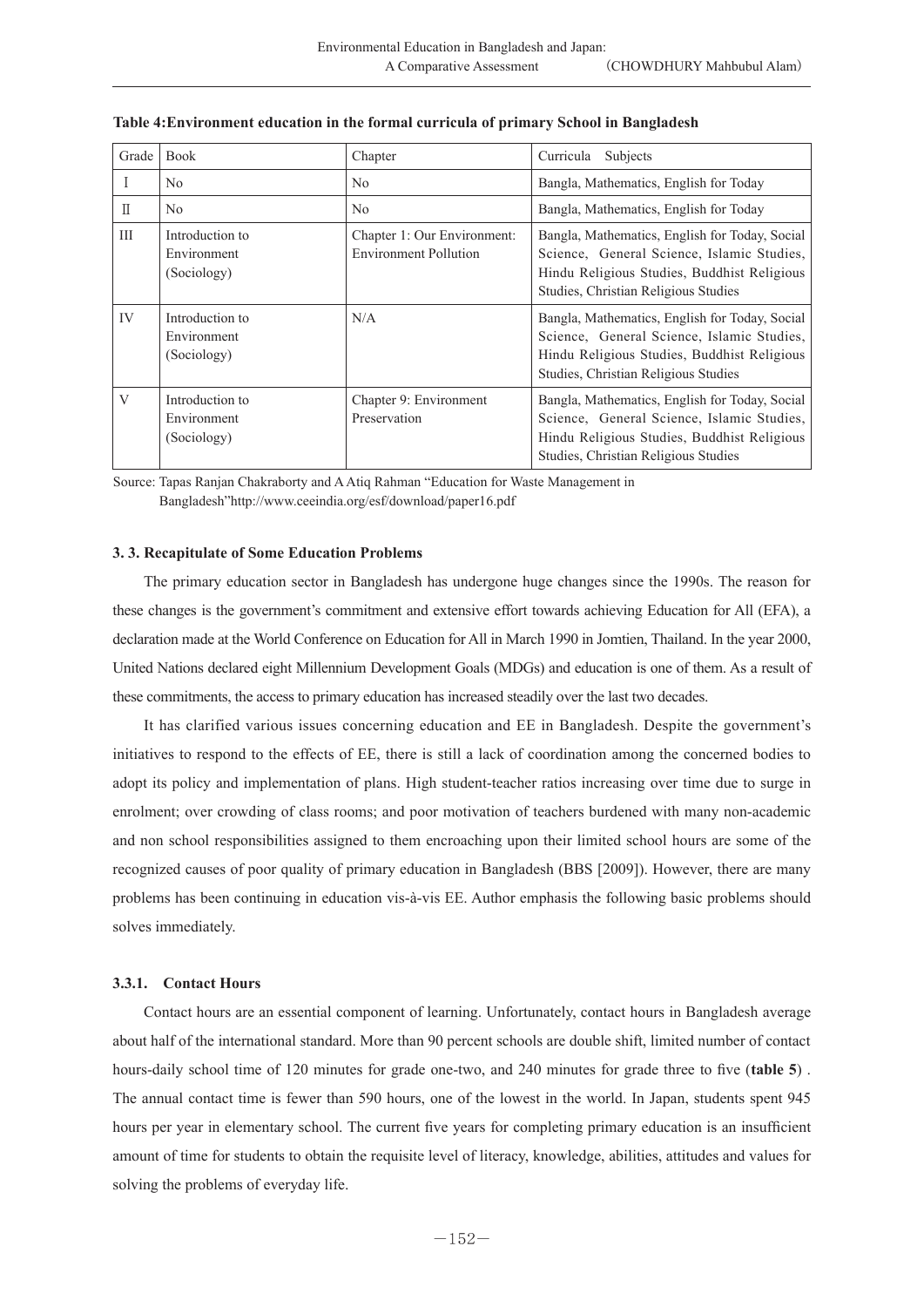| Grade        | $1^{\rm st}$<br>(20min)<br>$9:30-9:50$ | $2nd$ (50min)<br>$9:50-10:40$ | $3rd$ (50min)<br>$10:45-11:35$ | $4^{th}$ (50min)<br>$12:25 - 1:15$ | (30min)<br>$1:15-1:45$ | 5 <sup>th</sup> (40min)<br>$1:45-2:25$ | $6^{th}$ (40min)<br>$2:25-3:05$ | $7^{th}$ (35min)<br>$3:05-3:40$  | $8^{th}$ (35min)<br>$3:40-4:15$ |
|--------------|----------------------------------------|-------------------------------|--------------------------------|------------------------------------|------------------------|----------------------------------------|---------------------------------|----------------------------------|---------------------------------|
| $\mathbf{I}$ | English                                | Math                          | Bengali                        | Religion                           | No Class               | No Class                               | No Class                        | No Class                         | No Class                        |
| $\mathbb{I}$ | English                                | Math                          | Bengali                        | Religion                           | No Class               | No Class                               | No Class                        | No Class                         | No Class                        |
| $\mathbb{I}$ | English                                | Math                          | Bengali                        | Social<br><b>Studies</b>           | <b>Break</b>           | Social<br>Science                      | Religion                        | Sentence/<br>Writing<br>Practice | Music/Arts                      |
| <b>IV</b>    | Bengali                                | English                       | Math                           | Social<br><b>Studies</b>           | <b>Break</b>           | Social<br>Science                      | Religion                        | Sentence/<br>Writing<br>Practice | Music/Arts                      |
| $\mathbf{V}$ | Math                                   | Bengali                       | English                        | Social<br><b>Studies</b>           | <b>Break</b>           | Social<br>Science                      | Religion                        | Sentence/<br>Writing<br>Practice | Music/Arts                      |

| Table 5: Standard number of school hours a day in primary schools in Bangladesh |  |  |  |  |  |  |
|---------------------------------------------------------------------------------|--|--|--|--|--|--|
|                                                                                 |  |  |  |  |  |  |

Sources: National Curriculum & Textbook Board Authority, http://nctb.gov.bd/article.php?cat=2&subcat=58 Directorate of Primary Education, 2008 Annual Sector Performance Report (published in 2009)

#### **3.1.2. Quality of the Teaching-Learning of Primary Education**<sup>11)</sup>

There is no substitute to education for the development of human resources which often starts in the classroom (M. Nurul I. Shekh Website). Recent studies on student's performance revealed low score in the achievement level which suggests the schools are not providing quality education (Greaney *et al*., 1998; Chowdhury *et al*., 2001; Hossain *et al*., 2003).The quality of the teaching-learning process, the school environment and children's learning achievements are also major challenges. The evidence suggests that most of the students did not understand the subjects such as math, English and science when taught in the classroom in a satisfactory level. The students of Bangladesh were more or less able to read their textbooks except English. Some of the students, however, did not know the English alphabet well. This was the case mostly for the government primary school students but the situation was much better for non-governmental primary school students (M. Nurul I. Shekh Website). Poor qualifications and lack of teacher motivation are major challenges (UNICEF Bangladesh Website). Furthermore many teachers are not trained to tech environmental ethics based on the values of social and ecological sustainability.

The government took legal and administrative measures to implement the compulsory primary education Act and the whole country was brought under compulsory primary education program by 1993. A new series of text books and teachers guidebooks was prepared and introduced in phases from 1992 to 1996. A competency based and life skills oriented curriculum was developed in 1999 based on the 53 competencies introduced at the primary level in Bangladesh in 1992 (Latif, 2004:7). But all these steps are not enough unless teacher properly allow the instructions depicted in the teacher's guidebooks. As part of this policy thrust, a separate Ministrylevel division, the Primary Mass Education Division (PMED) was established in 1992. The PMED has been uplifted into the Ministry of Primary and Mass Education (MOPME) in 2003.

The quality of education directly linked with teaching and learning process. Improvements in the quality thus depend on the nexus of teaching and learning. Teacher quality has a powerful influence on student achievement. The quality teaching depends on teacher status, recruitment, in-service and continuing training,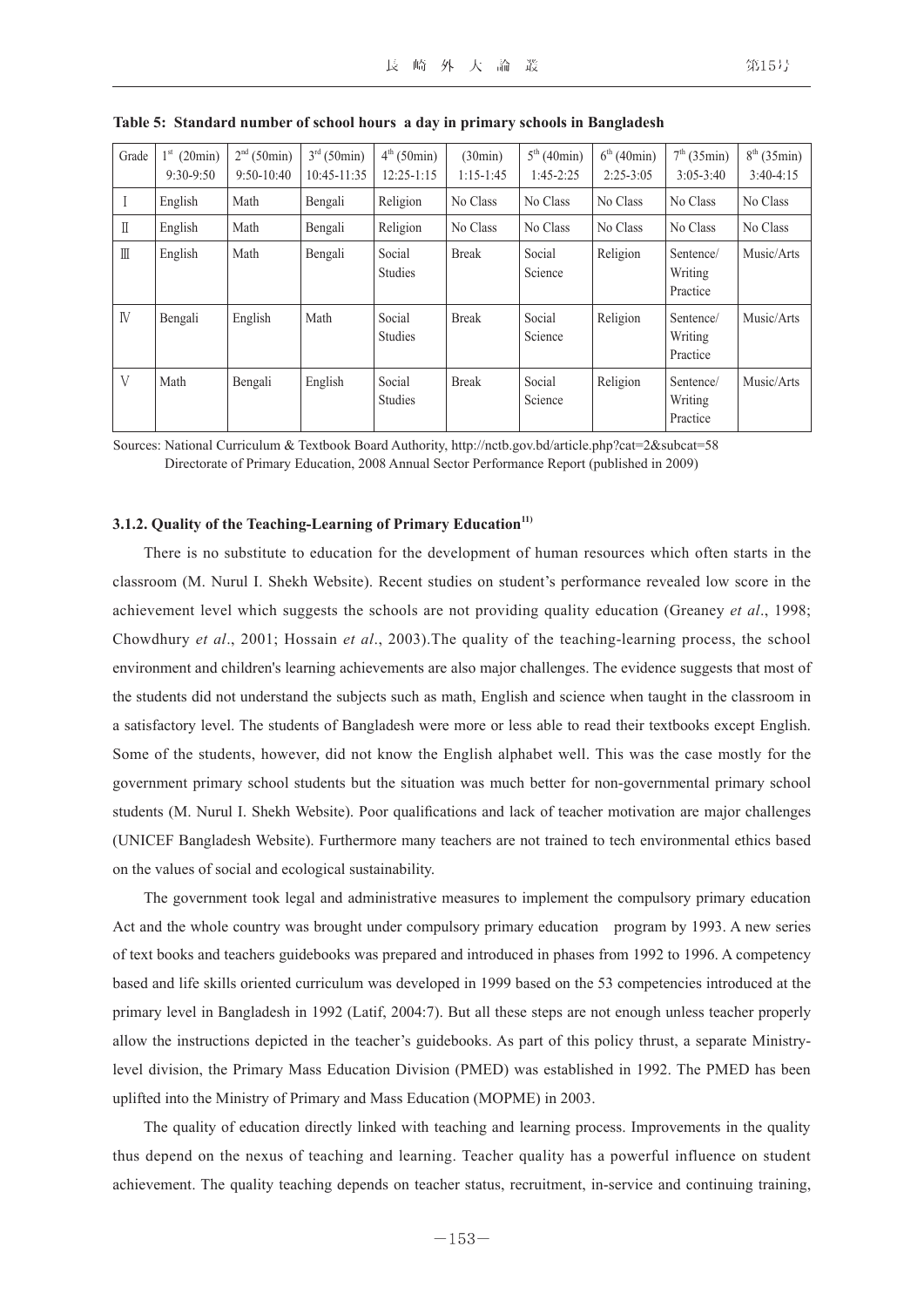incentives for teachers, teacher's role and teacher quality, effective curriculum, education governance, management and school organization. Besides healthy, well nourished and motivated students, adequate facilities and learning materials, school environment, clear perception and assessment of learning outcomes, participatory governance and management, engaging local communities can improve leaning environment.

# **3.3.3. Teacher-Student Ratio**

The teacher-student ratio is very high, with nearly one teacher for 7o students (UNICEF) in Bangladesh. This is because of a chronic shortage of teachers and school facilities. Poor qualification and a lack of motivation for teachers are crucial issues. In 2007 UNICEF Bangladesh has found the teacher- students ratos1:80 to 1:100 in 69 *upazilas* and more that 1:100 in 23 *upzilas*. According to Directory of Primary Education, calculated from the school survey 2007, it found overall average students absenteeism of 20 percent, and average number of 63 students per classroom, and more that 90 percent of schools running on double shift.

There is also little chance for students to participate actively in the teaching-learning process. In Bangladesh, student-teacher ratio in the 1990s exceeded 60:1 (Chapman, 2002:18). In 2005, this ratio was decreased to 58:1 in Government Primary Schools and 46:1 in Registered Non-government Primary Schools (Baseline Survey, 2005:43). Narayangonj district has the highest pupil teacher ratio in both GPS (87:1) and RNGPS (83:1), and in Rangamati district it was the lowest (33:1) for both GPS and RNGPS. Government targets to achieve a student-teacher ratio of 46:1 in all schools by 2009. This clearly shows the requirement of recruitment of more teachers for GPS. (A F M Fazle Rabbi).

#### **3.3.4. Teacher's salaries**

Teacher's salaries are a perennial issue in Bangladesh as the salary rate is very low in both absolute and relative terms i.e. in comparison with other occupations of equivalent skills. The pay scales of the teachers of the GPS are the lowest among the government employees. The teachers of the RNGPS, community and other schools are paid much lower than government school teachers. Therefore the primary school teachers often lack motivation for their profession due to poor salary structure. Sometimes they take part-time jobs, including tutoring due to poor pay and poor chances of promotion. It is likely that these facts will make the serious teachers lose interest in the profession and try to find another job. This low working morale of the teachers does not seem to have improved after training, supervision, monitoring or other motivational activities. (A F M Fazle Rabbi).

### **3.3.5. Corruption of management**

Corruption in the primary education sector is one of the underlying factors leading to the lack of quality basic education. Corruption in different levels and different capacities prevails in different ways in primary education. Lack of accountability and transparency mechanism in all levels of management spreads limitless corruption except few exceptions. Corruption in printing books, delay in supplying text books, forceful collection of subscriptions from teachers, transfer of teachers in exchange for money according to ones preference are now common practice (CPD, 2001:25). It has now become the norm rather than the exception.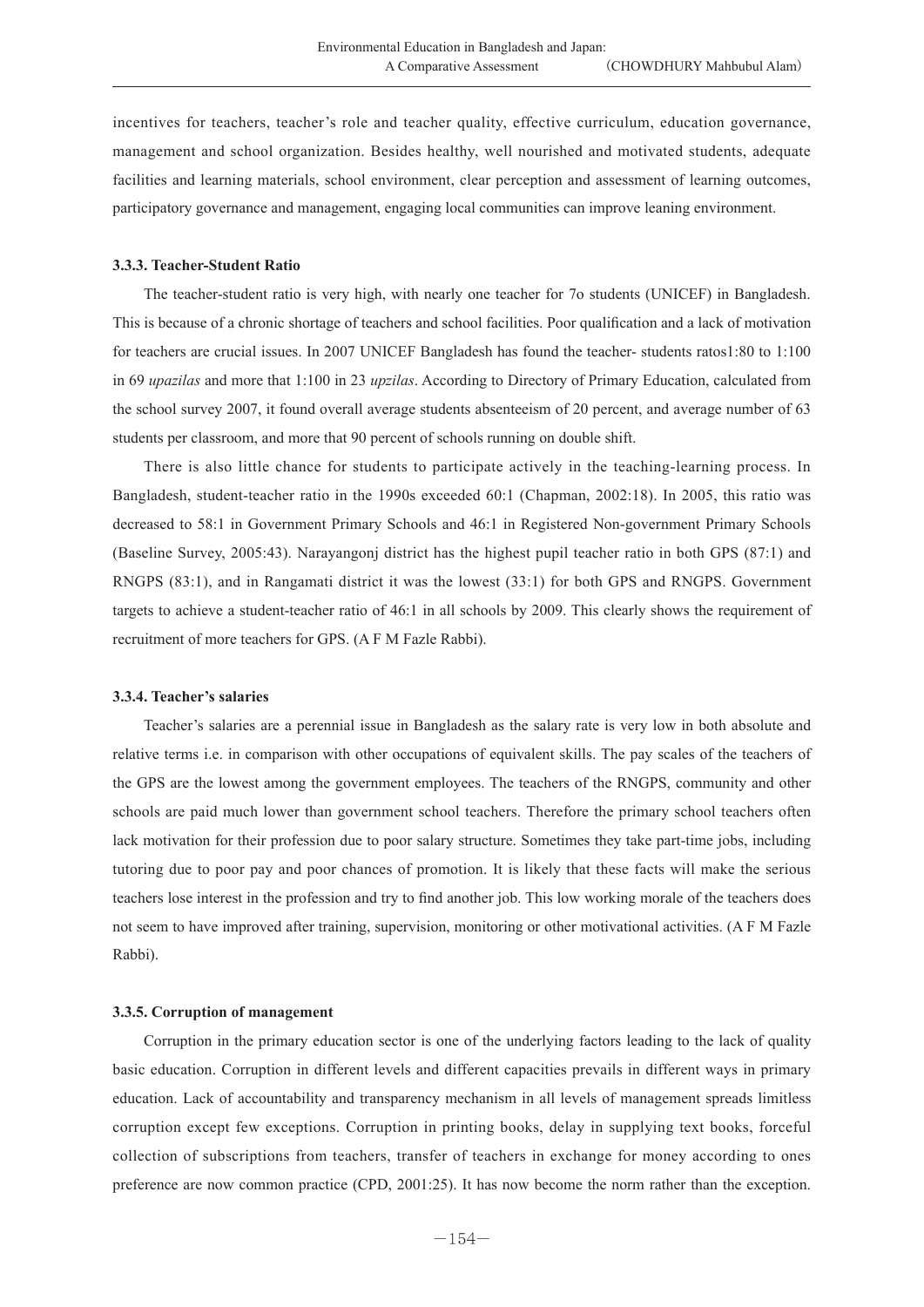Corruption has become a major roadblock in the development and advancement of the primary education system. It is a major cause for teachers loosing their morale, confidence and principles (NDI, 2005:16). Notwithstanding the Government's commitments, flaws, irregularities and corruption continue to trouble many of programs regarding quality primary education (Action Aid Bangladesh, 2001:4).

#### **4. Comparative Assessment**

Environmental problems are different in country to country, and not same type of problems. It depend on social and culture conditions. EE also deals with ethics because sustainability challenges people's priorities, habits, beliefs and values. Therefore, it may require different type of solution, including education, technology. Japan suffered from all kinds of pollution like air pollution, water pollution because of the heavy industrialization at the expense of environment and hygiene. Yokkaichi asthma, Itai Itai (cadmium poisoning) disease, Minamata (mercury poisoning) disease from air and water pollution, are just a few well known example. However, water is crucial resource everywhere in the world. Bangladesh has face difficulty in obtaining safe drinking water, constructing sewage system, installing treatment facilities of waste water from factories and suffering from arsenic poisoning. Poor rural people are dying of arsenic contamination in rural areas, where as poor urban dwellers are expose to heavy polluted air.

Since Japan has a lack of natural resources, as does Bangladesh, it is an idea that this is a good fit to improve the environmental problems, as it (Bangladesh) should endeavor to adopt several laws and education policies of the Japanese environmental preservation system. Both countries promote EE in schools through the integration of environmental values and issues across the subject board. In Japan a separate EE subject included in the school's curriculum for both primary and secondary education. Therefore, Bangladesh as mentioned before, EE is not taught as a single subject but is taught across the subject board and integrated in each subject. EE predominantly exists within the sciences and social studies, and there is a big difference between the two countries. In above discussion, the school system regards the teaching of environmental ethics as somewhat controversial. However, a field survey were collected in Bangladesh and Japan to find out real knowledge and practices on environment of elentary students from both countries.

#### **4.1.** *Field Survey*

The field survey on environmental problems in Bangladesh and Japan have done (**table 6**). The questionnaires covering different areas of environment like general perception of environment, environment pollution, safe water, arsenic, sanitation practice, waste management and biodiversity. In Bangladesh<sup>12)</sup>, four hundred twenty, and one hundred fifty from Japanese<sup>13)</sup> elementary students has interviews were conducted with both boys and girls in the same grade.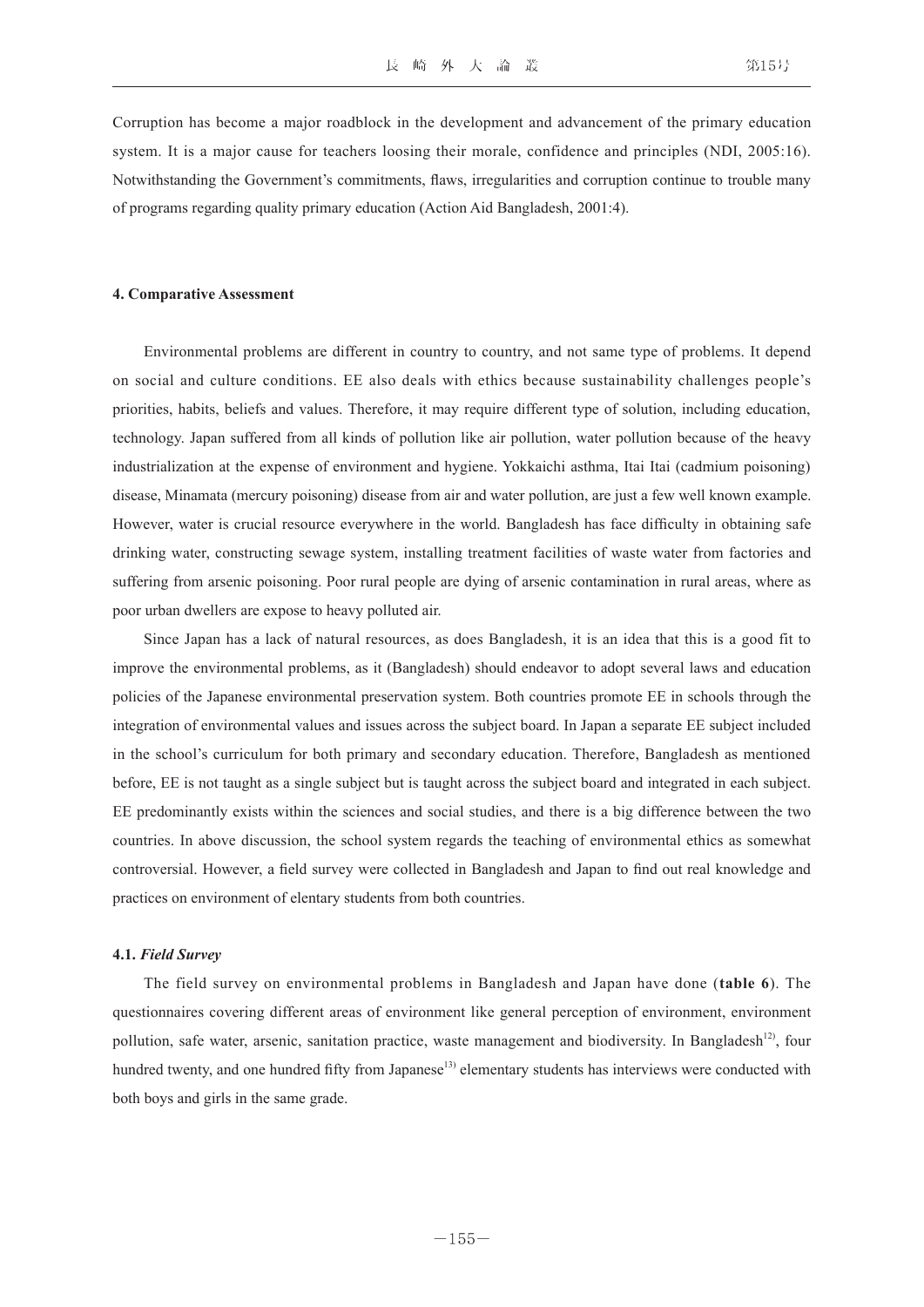| Items                          |             | Elementary School in | Elementary School in Japan |       |             |       |
|--------------------------------|-------------|----------------------|----------------------------|-------|-------------|-------|
|                                | <b>BRAC</b> | Government           | <b>Boys</b>                | Girls | <b>Boys</b> | Girls |
| Soil pollution                 | 48.8        | 49.7                 | 53.7                       | 44.7  | 50.0        | 50.0  |
| Air pollution                  | 63.5        | 45.4                 | 55.6                       | 53.3  | 78.0        | 80.0  |
| Water pollution                | 87.6        | 91.0                 | 90.1                       | 88.5  | 82.0        | 82.0  |
| Protect Soil Erosion           | 64.4        | 68.8                 | 68.8                       | 64.4  | 40.0        | 42.0  |
| Protect Air pollution          | 75.8        | 69.3                 | 75.4                       | 69.7  | 86.0        | 86.0  |
| Protect Water pollution        | 65.1        | 66.4                 | 63.7                       | 67.8  | 90.0        | 90.0  |
| Term of Arsenic                | 9.3         | 11.9                 | 9.45                       | 11.75 | 20.0        | 20.0  |
| <b>Effect of Arsenic Water</b> | 59.3        | 69.2                 | 63.55                      | 64.95 | 8.0         | 8.0   |
| Awareness of Arsenic           | 45.45       | 53.05                | 48.0                       | 50.5  | 12.0        | 20.0  |
| Dumping Garbage                | 89.95       | 94.3                 | 91.9                       | 92.35 | 98.0        | 98.0  |
| Useful of Kitchen Garbage      | 56.5        | 50.2                 | 55.3                       | 51.4  | 98.0        | 98.0  |
| Recycle of Kitchen Garbage     | 44.0        | 31.7                 | 39.25                      | 36.45 | 99.0        | 99.0  |

**Table 6: The Primary Students Awareness for Environmental Issues in Japan and Bangladesh**

Source: Elementary School in Japan, author collected from Kitakyusyu city, and Bangladesh part has taken from Lammia sharmin [2003] website.

The students of BRAC non-formal primary schools performed as well as those who have completed education from government primary schools although there is a difference between these two groups with regard to their socioeconomic background, curriculum, and teaching method. In Bangladesh students showed better awareness for safe water and safe sanitation practice compared to other environmental issues. Japanese students have excellent respond in dumping garbage, kitchen garbage, recycle. Some Japanese students have difficulties to understanding the meaning of arsenic, soil erosion. For that reasons the students respond only 12 to 20 percent, whereas in Bangladesh's students respond more than 50 percent (**table 6**).

The field survey shown that more emphasis should be put on Bangladesh's students sense of air and water pollution, garbage is resources, recycling of garbage, as well as on introducing student's on activities in EE classrooms. However, EE perspective on Bangladesh waste problems would be unlikely to produce a little contains of primary level, for such education do not address the causes of wate problems, do not raise awareness of the need to reduce waste and to recycle. They focus on 'out of sight out of mind' values (Lammia Sharmin [2003] Website).

#### **4.2.** *Lessons Learned from Japanese Experience*

Through the EE experience between the Japanese and Bangladesh people, many lessons can be learned. Since Japan has a lack of natural resources, as does Bangladesh, we feel that this is a good fit to improve the waste problems in country, as it should endeavor to adopt several elements of the Japanese style of EE and environmental practices. But the Japanese environmental practices cannot be, and should not be, applied in its entirety because of the differences in cultural and social activities. A number of lessons were learnt from Japan with respect to EE related problems like, government level policy, strategy, and development of plans and programs implementation. But it may be possible to implement the Japanese system partially, especially those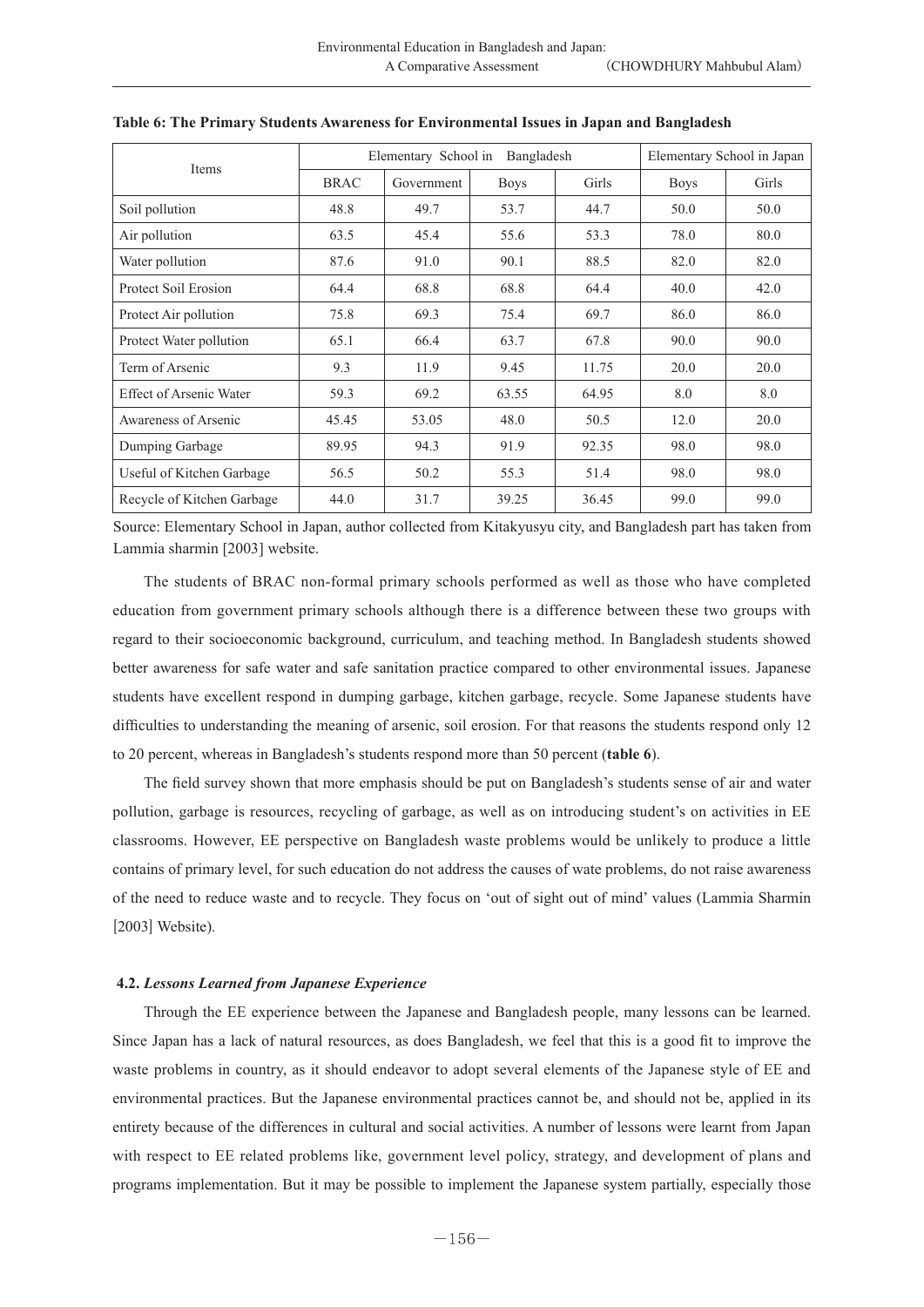elements which have conformity with, awareness and Community Involvement, of learning environmentally friendly habits and waste separation and significance of educators in Bangladesh.

#### **4.2.1. Building Awareness and Community Involvement**

In the Japanese society believed, that school education is not enough to learn about environment problems. The social activities through the community participation in the process of volunteer activities are way to learn about environmental problems. Involving the community is an important and complex subject for successful community-based activities. People should be able to participate along side government officials and experts group as the direct stakeholders of these activities. While people should own the problems, consequences and challenges of any mitigation and preparedness initiative, it is necessary to take people's involvement further, into policy and strategy.

#### **4.2.2. Learning of Environmentally Friendly Habits and Waste Separation**

In the context of environment in Bangladesh it has been observed that there are many solid wastes that can be recycled or reused. It is very common to find that residences are throwing waste into the road side, markets places, stations, bus stops etc. without any hesitation. These immoral activities have become a burden on the environment in the country. Under these circumstances it is necessary to 'raise' moral development through education, and EE. Education plays a crucial role in the economic development of a country by meeting Human Resources Development (HRD) requirements and focusing on changing long established behavioral norms to free people from poverty and dependence on external agents for meeting their basic needs and no doubt to improve the environment in the country.(Chowdhury 2007: 61-111).

In Bangladesh, due to urban development, population growth, and increase of consumption, the volume of solid waste generation in all urban areas has been increasing every year. The household wastes have been carried out normally by the servants and often the by the housewives. The recovered materials in the households are: used papers, empty bottles, containers, old cloths, etc. These are sold to the street hawkers. Another recovery source is the scavenging operation carried out by slum children or waste pickers that are locally known as '*Tokai*<sup>'14)</sup>. They collect different items of paper waste from: houses, offices, shops, shopping centers, streets, and when municipal trucks unload waste in dropping areas. (Chowdhury 2007: 61-111).

The concept of waste separation and recycling has been successfully integrated into everyday life. One effective instrument of promoting an awareness for environmental responsibility is waste separation, a concept that is now applied on widespread basis throughout of Japan. Active confrontation with the problems of waste fosters an awareness for ecological issues. Waste separation is a first step to improving environmental behavior as it is a daily task that everyone accepts. It triggers a learning process that result in elementary students as well as other people being more attuned to their environmental behavior and it encourages them to take further measures to protect the environment. Waste separation activities<sup>15)</sup> are an opportunity for primary to high school students to form environmentally friendly habits at an early age with activities that produce visible result in a short period of time. These activities can encourage to believe in their ability to contribute as well as promote an interest in participating in more complicated activities in the future beyond waste segregation.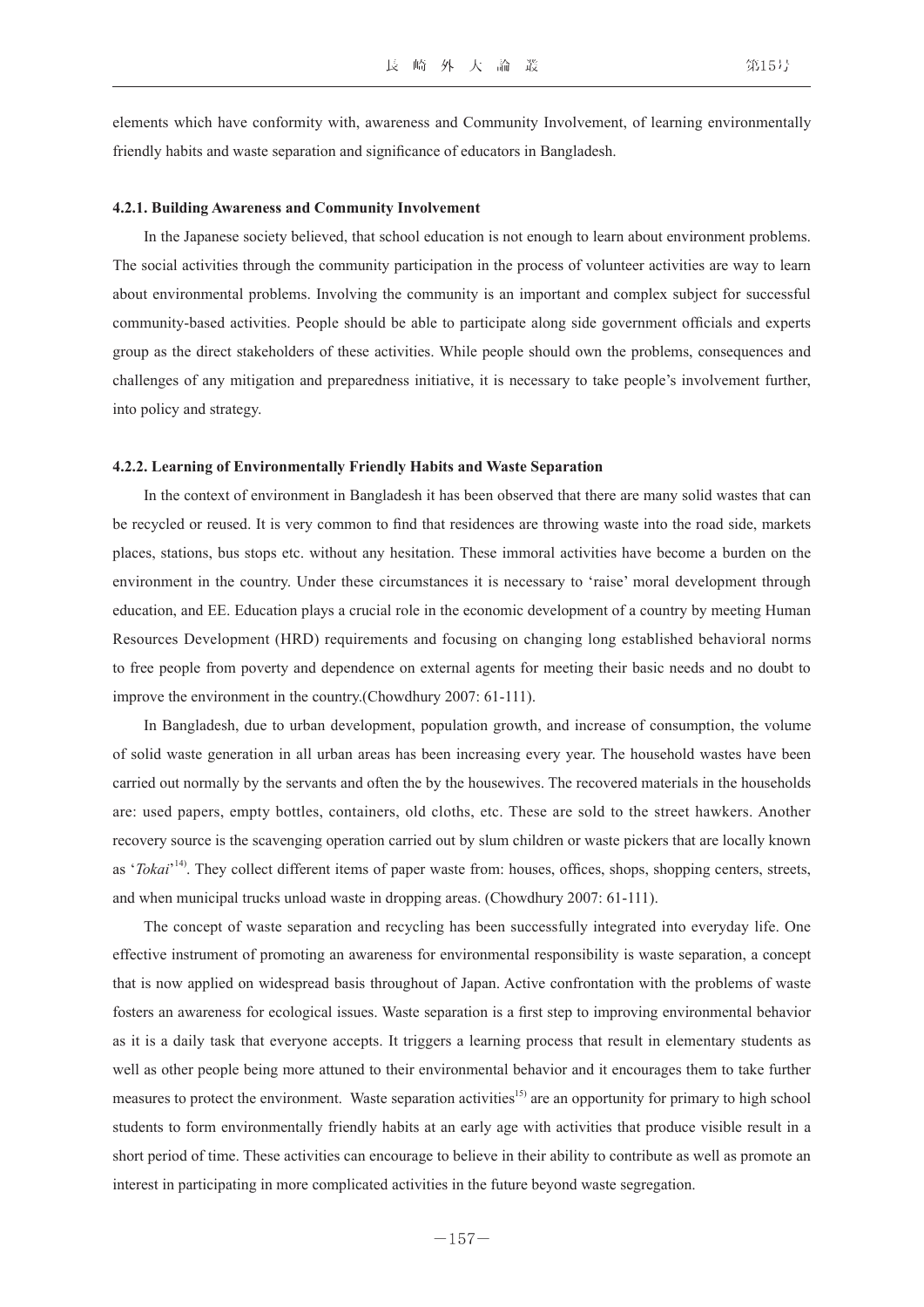| Issues in Bangladesh                                                                                      | Japanese Educational Experience                                                                                                                                                                                                   |
|-----------------------------------------------------------------------------------------------------------|-----------------------------------------------------------------------------------------------------------------------------------------------------------------------------------------------------------------------------------|
| Quantitative expansion<br>- Expansion of access to education<br>- Equality of educational opportunity     | -Promotion of school enrollment and attendance in the Meiji era<br>-Girls' education<br>-Postwar policies for children in difficult circumstances<br>-Education in isolated areas<br>-Repeating a year and dropping out of school |
| Enhancing educational quality<br>-Raising the quality of teachers<br>-Improving educational content       | -Curriculum<br>-Lesson planning<br>-Teacher education and training<br>-Lesson study                                                                                                                                               |
| Improving management<br>-Improving educational administration and finance<br>-Improving school management | -Educational administration -Educational finance<br>-School management                                                                                                                                                            |

## **Table 7: Japanese educational experience by reference to issues in basic education**

Source: Compiled on the basis of information in JICA (2002). http://www.jica.go.jp/english/publications

#### **4.2.3. The Significance of Educators**

Educators play a vital role in the transition to sustainability. The teachers have demonstrated courage and commitment in their efforts to provide students with an education that contributes to shaping them into responsible environmental citizens. EE helps foster an understanding of how everyday decisions, lifestyle choices, and activities affect the finite resources of surroundings. One of the most important things is that school teacher should understand the basic environmental problems. They should be able to design the appropriate guideline in their schools, taking into account the actual circumstances of each school and each community. The teachers' willingness and confidence in their profession are crucial factors in improving the quality of education.

Japanese government initiative is to create a "resource recycling society" in which resources are more efficiently utilized through reuse and recycling. The Japanese are said to be a people fond of cleanliness and also are thought to do skillful and polite work. Japanese have the common mind of "*mottainai*" (Do not be wasteful). It has long been considered a virtue for us to concern ourselves foremost with reusing and recycling things in order to reduce waste as much as possible.

There are some problems that might be solved through the proper application of the law and legal system, and there is a need for specific, concrete programs to be initiated, although, the government has limited ability to achieve its full potential in this area due to the existence of some pertinent issues regarding plans, policies, and implications. However, in the context of Bangladesh, the problems are still not difficult like other developed and developing countries. They can be solved more quickly using environmental education and the proper recycle of all kind of solid wastes (Chowdhury 2005 : 67-86).

# **5. Conclusion**

Environmental issues play an important role in school lessons, this will in turn have a positive effect on the elementary student's interest in and knowledge of the environment. During the past decade, Bangladesh has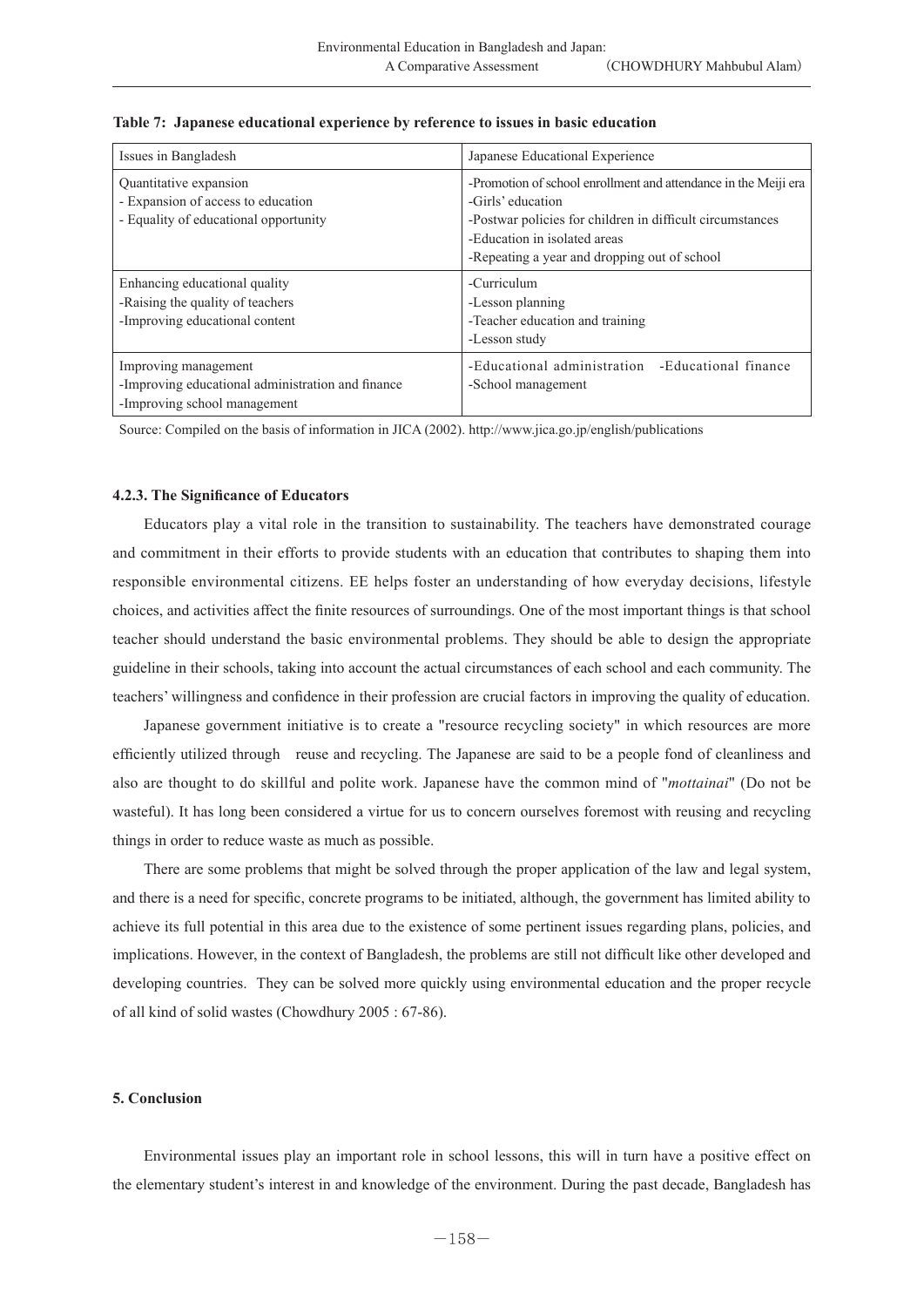progressed in improving the elementary education situation. The number of enrolled students increased from 12 million in 1990 to over 16 million in 2008, and net enrolment rate was boosted from 60 percent in 1990 to 90.8 percent in 2008. Although Bangladesh has experienced quantitative educational improvement the qualitative aspects of education as well as EE have become a cause of government concern. Steps have been taken to address educational quality and it is in this larger context that curriculum has come to play a crucial role. The quality of education must be enhanced as it lays the foundation for producing high quality teachers.

Bangladesh could launch a fresh start by taking lessons from Japan by studying the way Japanese EE use the application of pollution prevention measure, waste disposal system. It is my belief that, if Bangladesh designs its system from the experiences of the Japanese EE a favorable situation will emerge in the long run which will help it avoid problems which Japan faced at its early stage of development. Bangladesh government has taken various measures to educate its population in recognition of the potentials of education for its nation. Since 1990s, Bangladesh government has recognized education as one of the top priority areas. Despite various efforts, the quality of education is deteriorating and the current trend of deterioration should be dealt with if cognitive development of the students is to be assured.

#### **Notes**

- This is the revised version of a paper entitled " Environmental Education in Bangladesh and Japan: A Comparative Assessment" presented at the International Conference on Environmental Aspects of Bangladesh (ICEAB11) held in the City University of Kita Kyushu in September 2011. The author has highly grateful to Professor Md. Abdul Wahab, Bangladesh Agriculture University, Bangladesh, Dr. Nazrul Islam, Senior Economic Affairs Officer, United Nations, New York, Professor Nakata Yukihiko, Ritsumeikan Asia Pacific University, Japan, Professor, Adisak Singseewo, Mahasarakham University, Thailand and participants in the Conference for their highly thoughtful comment, discussion and suggestion on the topic.
- \*\* Professor, Faculty of Foreign Language Studies, Nagasaki University of Foreign Studies.
- 1) The new national curriculum standard will be put into effect from 2000 in kindergartens, 2002 in primary and junior high schools, and in 2003 at senior high school. The National Curriculum Standards for elementary school has four chapters, namely, Chapter 1 General guidelines; Chapter 2 Teaching Subjects; Japanese language, Social Studies, Mathematics, Science, Life Environment Studies, Music, Drawing and Handicraft, Homemaking, Physical Education, Chapter 3 Moral Education; Chapter 4 Special Activities. The structure of teaching subjects in elementary school has been almost the same since the first grade. "Life environment studies" is a new subject introduced first in the present Standards by combining social studies and science, which are taught in the first and the second grades. (UNESCO statistical yearbook, 1999)
- 2) At the tertiary level, universities are regulated by the University Grants Commission. The colleges providing tertiary education are under the National University. Each of the medical colleges is affiliated with a public university. Universities in Bangladesh are autonomous bodies administered by statutory bodies such as Syndicate, Senate, Academic Council, etc. in accordance with provisions laid down in their respective acts.(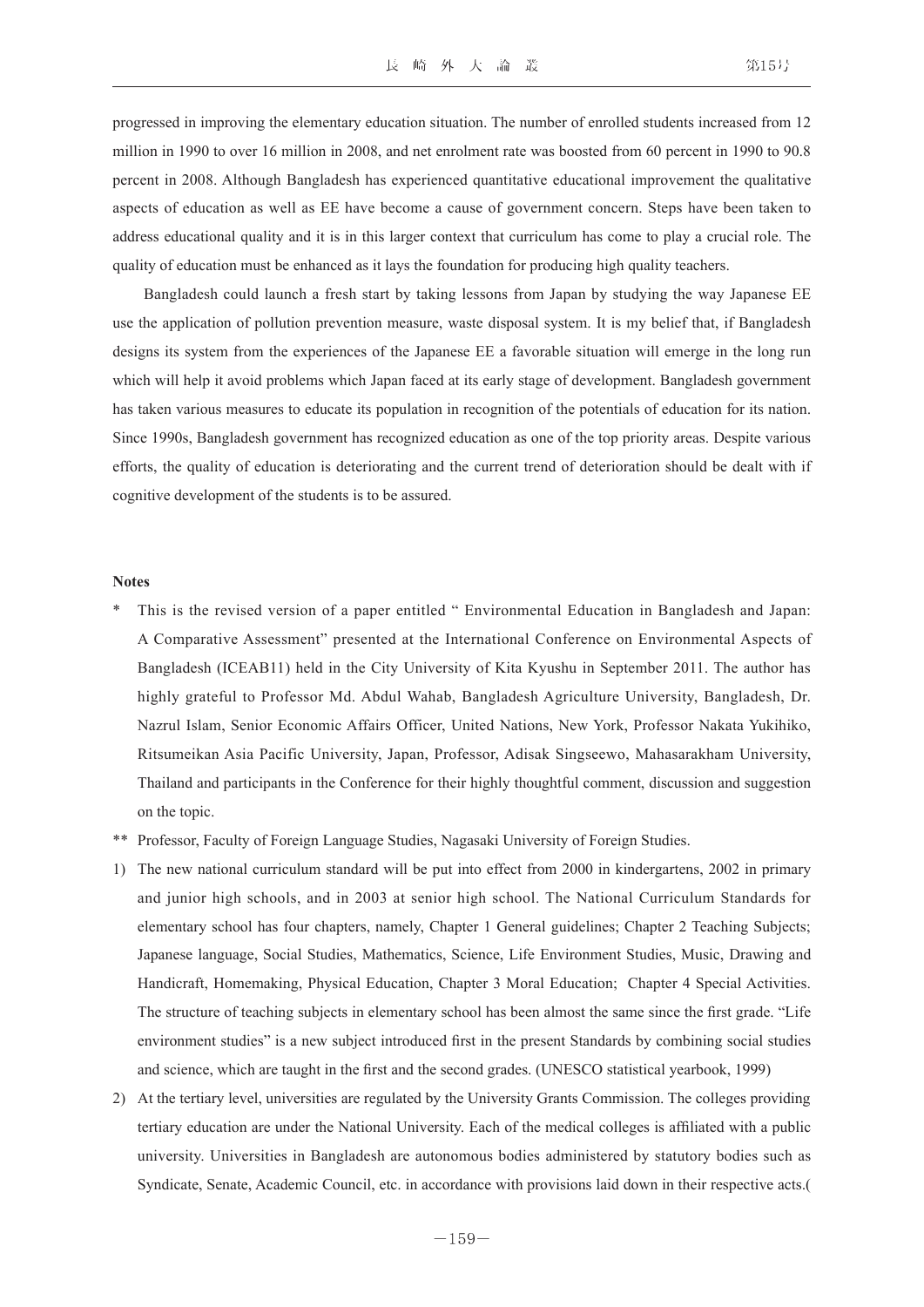http://en.wikipedia.org/wiki/Education\_in\_Bangladesh)

- 3) The primary and secondary levels of education are controlled by the General Education Boards, each covering a region. The boards' headquarters are located in Barisal, Comilla Chittagong, Dhaka, Jessore, Rajshahi and Sylhet . In addition, the *Madrasah* Education Board covers religious education in governmentregistered *Madrasahs*, and the Technical Education Board controls technical and vocational training in the secondary level.
- 4) The first education commissions was Dr. Qudrat-e-Khuda in1972.
- 5) Literacy is the ability to read, write, speak and listen in meaningful and socially acceptable ways. One who is able to do that is literate and those who can't are illiterate. According to Bangladesh Bureau of Statistics (BBS) survey in 2011, between the year 2005 and 2010, the literacy growth rate was 5.55 percent, if the these trend continues the country will be attain 95 percent literacy by 2020. (Financial Express, Website).
- 6) There are 10 types of schools include: Government Primary Schools (GPS, Registered Non-Government Primary Schools (RNGPS), Experimental Schools, community Schools, Non- Registered Non Governmental Primary Schools, Kindergarten, NGO Schools, Primary sections of Secondary Schools, *Ebtedayee Madrasahs, Primary sections of Dakhil, Alim, Fazil* and Kamil Madrasahs.
- 7) Although it only represents a small proportion of overall spending on education, nearly 90% of households make some kind of payment directly to schools. Some 80-93% of the total private expenditure incurred is on private tuition, stationery, fuel, tiffin (mid-day snacks), health care, and school dress. Private tuition makes up the largest portion of private expenditure with an estimated 43% of GPS students and 37-30 percent in other types of institutions taking part. [CAMPE 2006 Financing Primary and Secondary Education in Bangladesh]
- 8) The *Upazila System* is the Second tire of the local Government of Bangladesh. This system is the successor of the previous sub-division or *Thana*. It has been created as a local administration under the decentralization program of the Government.
- 9) *Ebtedayee* refers to the level of *madrasah* system offering education equivalent to the primary level of general education. It offers both religious and general education instructions to Muslim students.
- 10) Among the numerous national NGOs engaged in non-formal environmental education in Bangladesh is the Bangladesh *Poribesh Unnayan Sangstha* (Bangladesh Environment Development Organization or POUSH). POUSH launched a nature awareness program in its 50 non-formal primary schools (Saeed et al, 1998). The program produced books for students, resources and training for teachers and guidelines for nature walks, visits to zoos and botanical gardens. Primary school teachers advised on the curriculum design and in turn use the materials published by the POUSH in primary schools run by the government.
- 11) Providing a definition of education is very difficult and complex. According to UNESCO (1991), the definition of education is the following: "Education is taken to comprise organized and sustained communication designed to bring about learning".
- 12) In Bangladesh the field survey had done by BRAC (large scale NGO) Researcher Lammia Sharmin. Data were collected from Tangail district (six *upazilas* and sixteen unions) during July-August 2002 through structured questionnaire.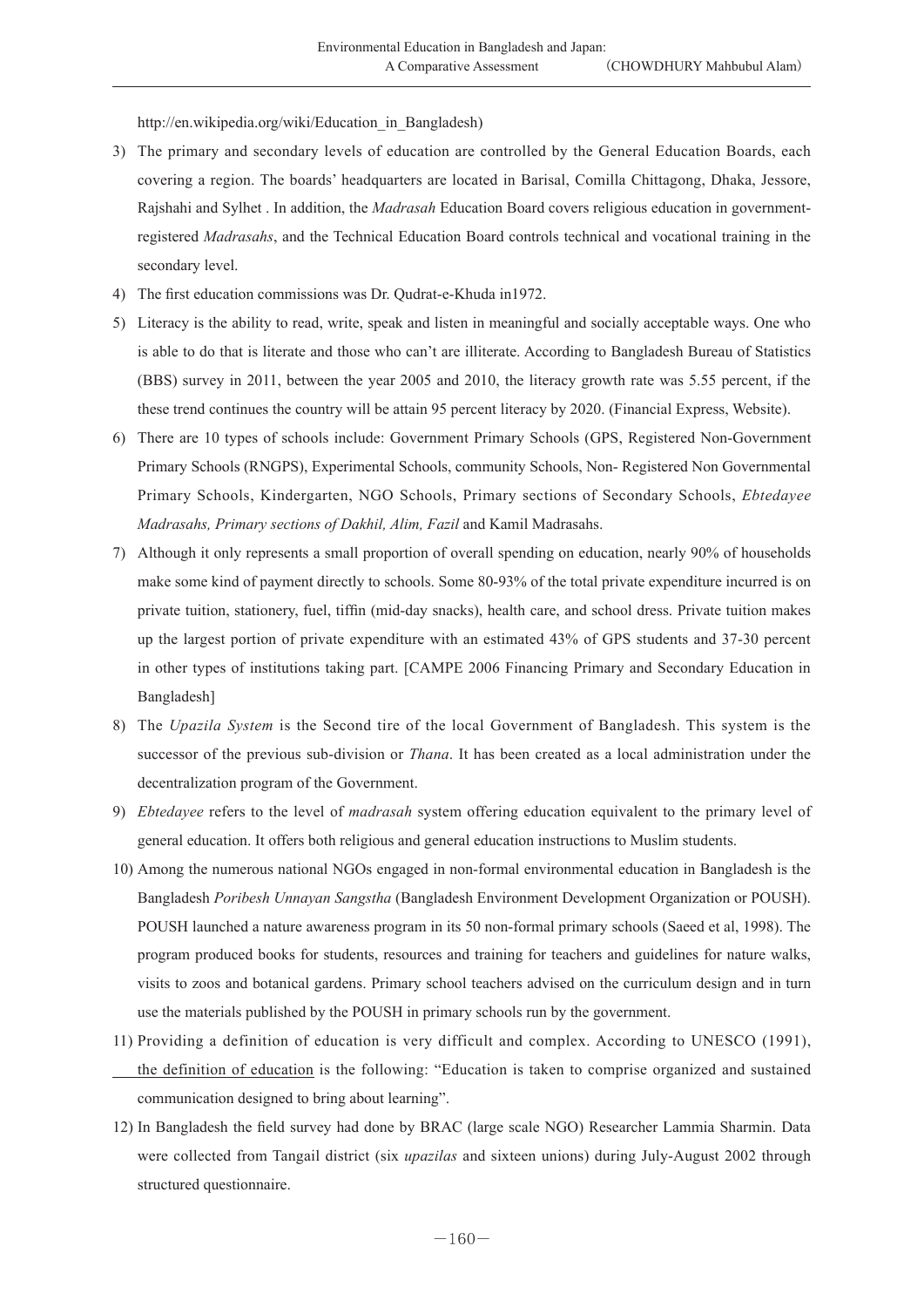- 13) The field survey in Japan, author collected from Kitakyushu City in June to July 2011.
- 14) The government estimates that approximately 6.6 million children between the ages of 5 and 14 years work. Working children were found engaged in 200 different types of activities, of which 49 were regarded as harmful to children's physical and mental well being. For the purposes of this survey, Street Children refers to those children aged 5-17 years who are living (i.e. sleeping, eating and working) on the street of a particular city, town or thana head quarters. These children are floating in nature and they may live in one place for some time and then move to other places. They are detached from their family or parents. They usually sleep at night on the roadside, railway stations, bus stations, park, and abandoned houses and public places. These distressed children are primarily seen in the big cities. Tokai is a popular Bengali term used for child waste pickers: A child who moves around the town to pick up various used items like papers, bottles, shoes, cloths, etc.cited at BBS (2003), *Population Census 2001*.
- 15) Author also involved with a local community, (400 household) and participate with wife and son (elementary student) in the waste separation of waste like papers, old books, magazines, board. Yearly collected more than 16,000 kg , more than yen 220,000.

#### **Sources from websites**

Japan Environmental Education <http://www.jeef.or.jp/english>

- Ministry of Environment Japan, <http://www.env.go.jp/en/index.html>
- Abdullah Al Masum et.al. "Environmental Education in Bangladesh with Special Reference to Higher Studies
	- (1992-2009)" www.intconfhighered.org/Al-Masum%20article.doc access, 15 th March, 2011.

Bangladesh Bureau of Education Information and Statistics. (n.d.). Primary Education Statistics.

Retrieved April 25, 2008, from http://www.banbeis.gov.bd/db\_bb/primary\_education\_1.html

"Japanese Education and Literacy" http://www.asianinfo.org/asianinfo/japan/education\_literacy.htm

Lammia Sharmin (2003) "Assessment of Environmental Awareness of the Students with Primary

Education", Research and Evaluation Division, BRAC, Dhaka.

- http://www.bracresearch.org/reports/assessment of environment awareness of students with primary education\_pdf.pdf
- A F M Fazle Rabbi "Primary Education in Bangladesh: Viability of Achieving Millennium Development Goals "http://www.igs-bracu.ac.bd/UserFiles/File/archive\_file/Working%20paper.pdf
- Directorate of Primary Education Ministry of Primary and Mass Education (GOB) (2008) *School Survey Report 2007 of Second Primary Education Development Programme (PEDP-II)* http://www.dpe.gov.bd/
- M. Nurul I. Shekh "The State of Primary Educational Quality in Bangladesh: An Evaluation". http://www.netreed.uio.no/conferences/conf2005/Nurul%20Shekh.pdf
- Japan International Cooperation Agency (JICA) http://www.jica.go.jp/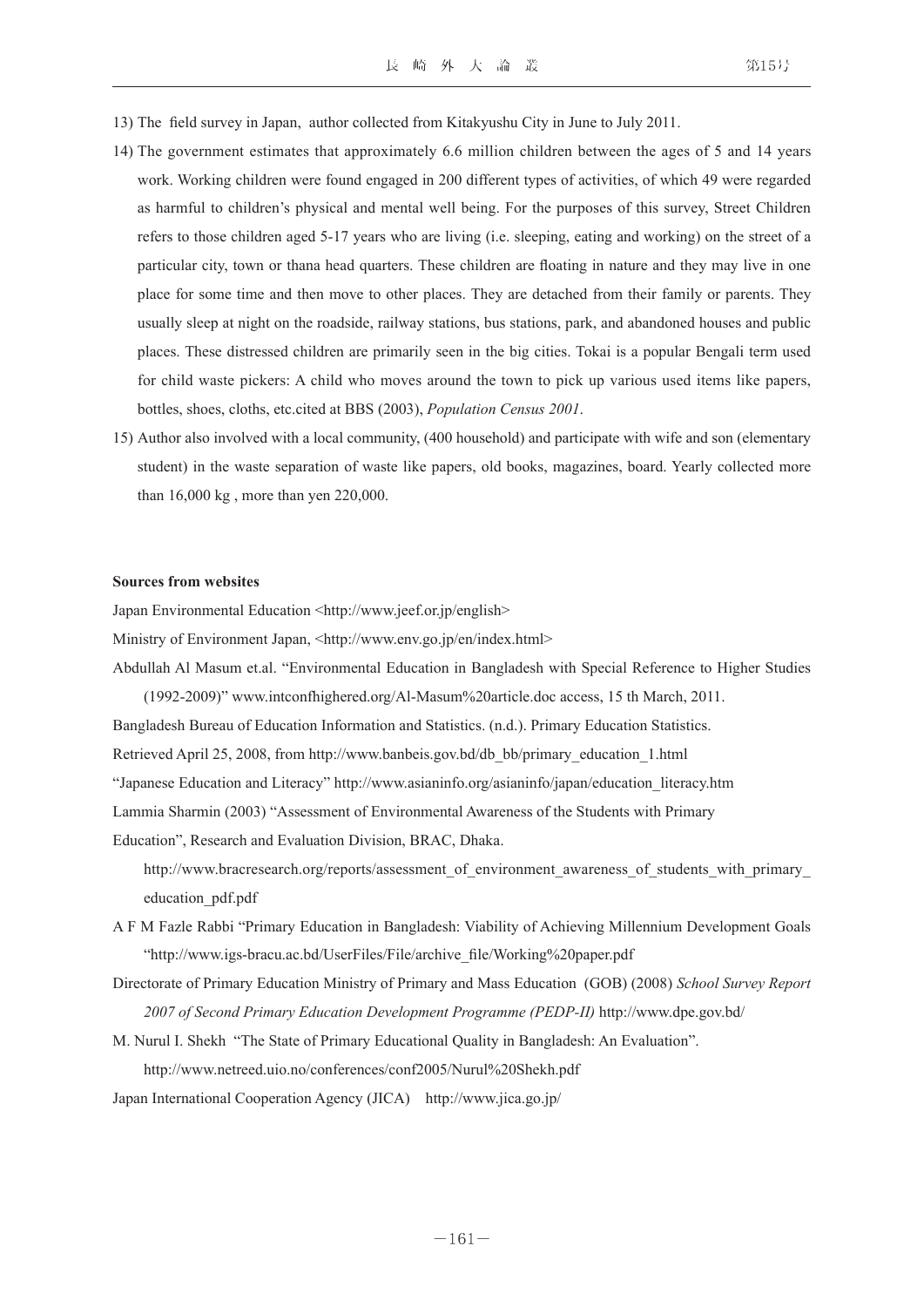#### **References**

- Ahmed, Feroze (ed.),(2000) *Bangladesh Environment 2000: A Compilation of Papers Presented at the International Conference on Bangladesh Environment (ICBEN) 2000*, held in Dhaka on January 14-15, 2000, published by *Bangladesh Poribesh Andolon (BAPA)*, Dhaka .
- Bangladesh Centre for Advanced Studies(1999) "Guide to the environmental Conservation Act 1995, And Rules 1997" *Bangladesh Centre for Advanced Studies*, Dhaka, Bangladesh.
- Baseline Survey (2005) *Baseline report of second primary education development program (PEDP-II)*  Directorate of Primary Education, Ministry of Primary and Mass Education, Bangladesh.
- CPD (2001) *Policy brief on education policy CPD Task force Report. Draft Report. Election 2000*: National Policy Forum, Dhaka.
- Chowdhury Mahbubul Alam (2007) "The Recycling Establishment and Their Plans, Policies and Implementation― A case study on Wastes Paper in Chittagong City ―"*Journal of Law and Political Science*, Vol.34, No. 3,4, The Law Association of The University of Kitakyushu, March, pp. 61-111.
- --------- (2005) "Education for the Empowerment of Women in Bangladesh" *Journal of Asian Women's Studies*, Vol.14, Kitakyushu Forum on Asian women, pp. 67-86.
- --------- (2003)"Environmental Issues in China: Adoption of Japanese Experience, (Japanese)" *ICSEAD, Higashi Ajia he no Shotten,* Vol.14, No. 4, September , pp. 43-60.
- Chowdhury, A. M. R., Chowdhury, R. K., Nath, S. R., Ahmed, M., and Alam, M. (2001) A Question of Quality: State of Primary Education in Bangladesh, Dhaka: The University Press Limited.
- CFSD(2001) *Bangladesh Environment Outlook 2001*, Centre for Sustainable Development, Bangladesh.
- Government of Bangladesh, *Statistical Yearbook of Bangladesh*. Various Issues.
- GOB (2009) *National Education Policy*, (Draft), Bangladesh Government.
- Government of Japan, Ministry of the Environment, *Annual Report*. Various Issues.
- Graeaney, V., Khandker, S. R., and Alam. M. (1998) *Assessing Basic Learning Skills*, The World Bank, Dhaka: The University Press Limited.
- Hossain, A., Imam, S. R., Amin, M. N., Rahman, T., and Gosh, S. K. (2003) *Classroom Situation at Primary Level*, BRAC Research and Evaluation Division, Dhaka: Bangladesh.
- Japan International Cooperation Agency (JICA) (2004) *The History of Japan's Educational Development What implications can be drawn for developing countries today*, JICA, Japan.
- NEMAP (1995) *National Environment Management Action Plan (NEMAP)*, Volume Ia (Summary) & II (Main Report), Ministry of Environment and Forest, Government of the People's Republic of Bangladesh.
- Khondaker Mizanur Rahman, Chowdhury Mahbubul Alam, Rahman Taslima (2003) "Environmental Issues in Bangladesh: A Non-Expert Assessment and Suggestion for Solution" *Journal of Culture in our Time, Institute for Alternative System of Social Welfare and Development*, Nihon Fukushi University, Japan, pp. 1- 14.
- Latif, S. (2004) *Improvements in the quality of primary education in Bangladesh 1990-2002 Education for All Global Monitoring Report 2005*. UNESCO, Dhaka, Bangladesh.
- Mohammad, Noor (2009) "Environmental Law in Higher Education of Bangladesh and Malaysia: An Approach for Sustainability" Paper presented at 3rd International Conference on Higher Education for Sustainable